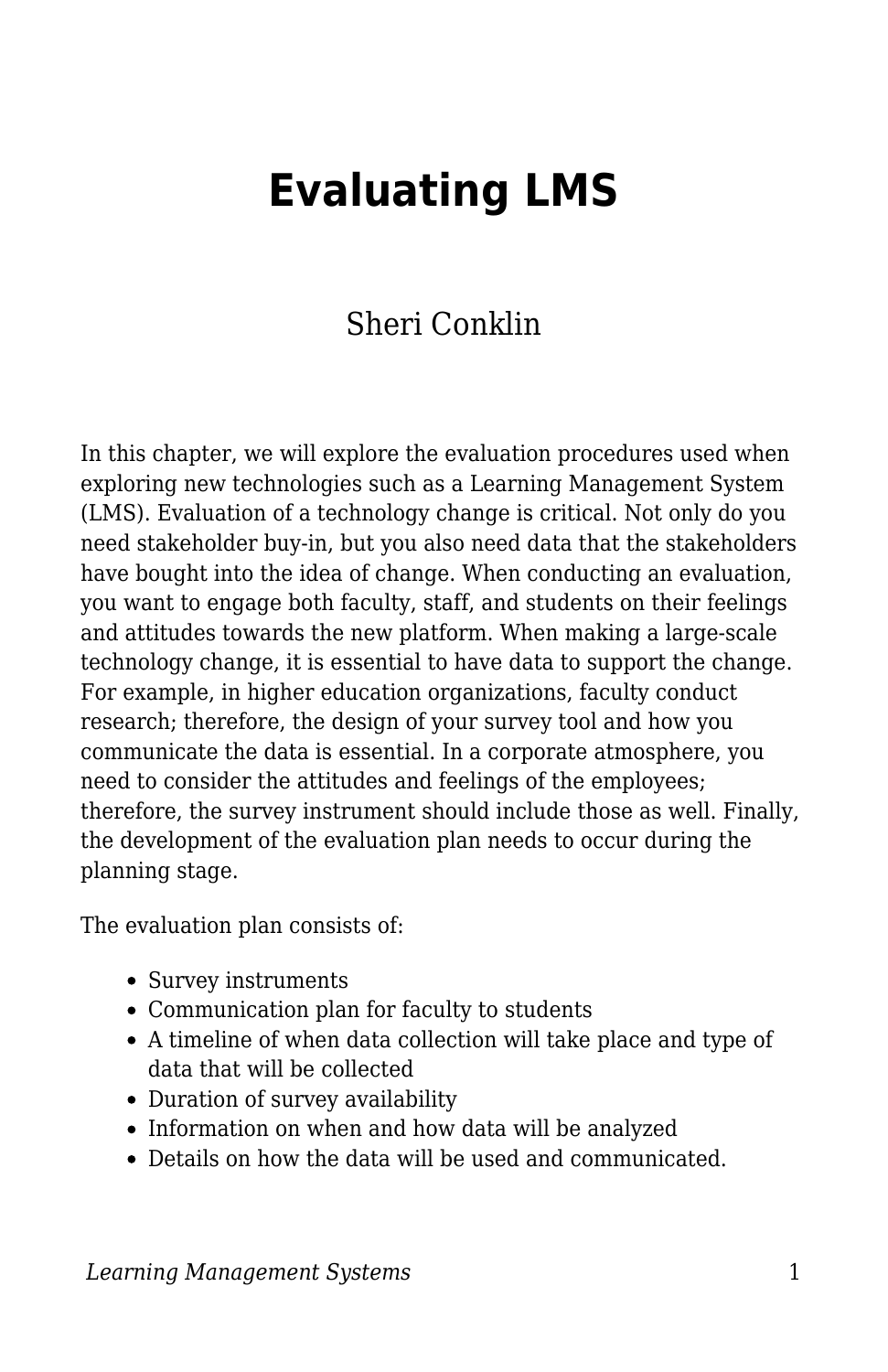## **Instructional Design Evaluation**

You may have learned, are learning, or will learn about evaluation from the Instructional Design vantage. In many cases, it is a training needs analysis where formative and summative evaluation is employed. Formative evaluation provides data for revision and improvement. One-to-one or small group format is typically used to collect data to ensure the designed training meets the training objectives. Summative evaluation happens after training has been launched to determine whether the training produced the intended outcomes. The instructional design process is a systematic method of approaching an instructional problem. In this case, it is not an instructional problem; regardless, it is still essential to employ a systematic method to ensure a smooth transition from one system to another.

Evaluation of a technology product or system such as a Learning Management System (LMS) should not be an afterthought. You do not want to conduct the pilot and then think, "We should create a survey." It needs to be a well-planned, systematic procedure. The following sections will guide you through the thought processes and procedures to consider before making any significant decisions about changing technologies such as an LMS.

## **Timeline**

When should you start thinking about your evaluation procedure? You should be planning the evaluation when you are considering a technology change. While reviewing new technology systems, begin the planning process. If your organization is considering new technologies, then change is likely to occur, and that is the time to start planning. Therefore, at the onset of this process, begin to design the evaluation. Consider the following questions: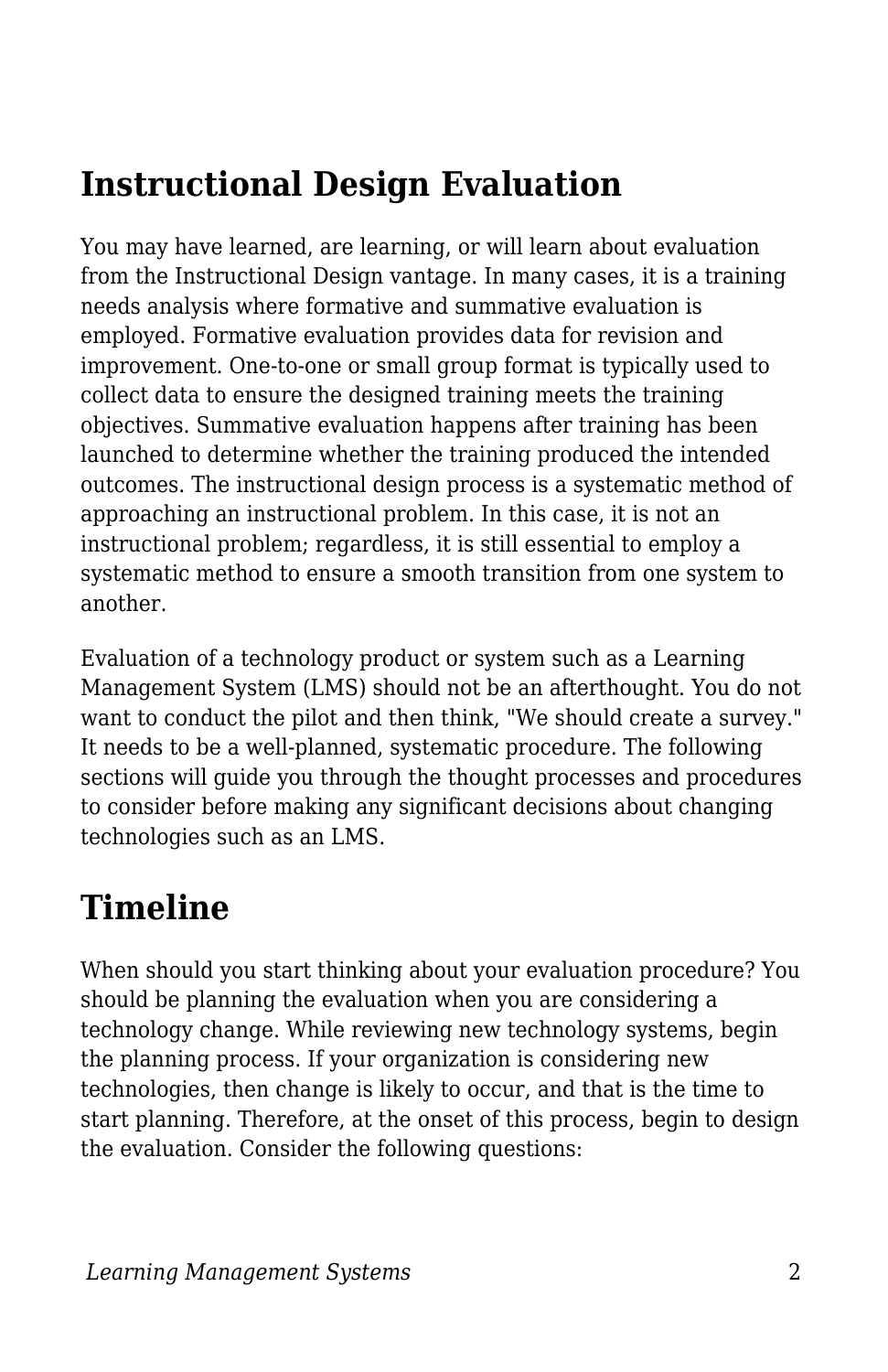- What is the culture of my organization? Is the culture accepting of change?
- Does leadership support this change?
- Who are the stakeholders?
- How will the results be disseminated transparently?

The evaluation design should depend on the culture of your organization. You may want to send a pre-survey to determine the feelings of the stakeholders before implementing the pilot. Cultural awareness will help guide the design of the evaluation plan and how you approach change in the organization. Again, begin designing the evaluation plan at the onset of change. It is crucial to have the feedback of the stakeholders and evaluation committee on the evaluation plan. Once you have approval on the overall project, begin the survey instrument design. The development takes time; therefore, the sooner you start the process, the better.

## **Stakeholders**

Often when thinking of an LMS change, end-users are typically thought of as the first and foremost stakeholders. Stakeholders are those who have a share in the organization or have an interest in the organization. There can be primary stakeholders and secondary stakeholders; all have varying influence in the organization, and with the change. In a higher education context, faculty and students would be the primary stakeholders. Although students come and go, faculty do not, however, student or end-user input is still important. There should be end-user representatives on the LMS committee who serve as stakeholders in the evaluation process. Other secondary stakeholders include university staff, such as administrative and support staff. Often the LMS is used for advising, student orientation, and professional development, where administrative staff are the ones administering many of these entities. Also, administrative staff are the eyes and ears of faculty. Keeping the administrative staff informed of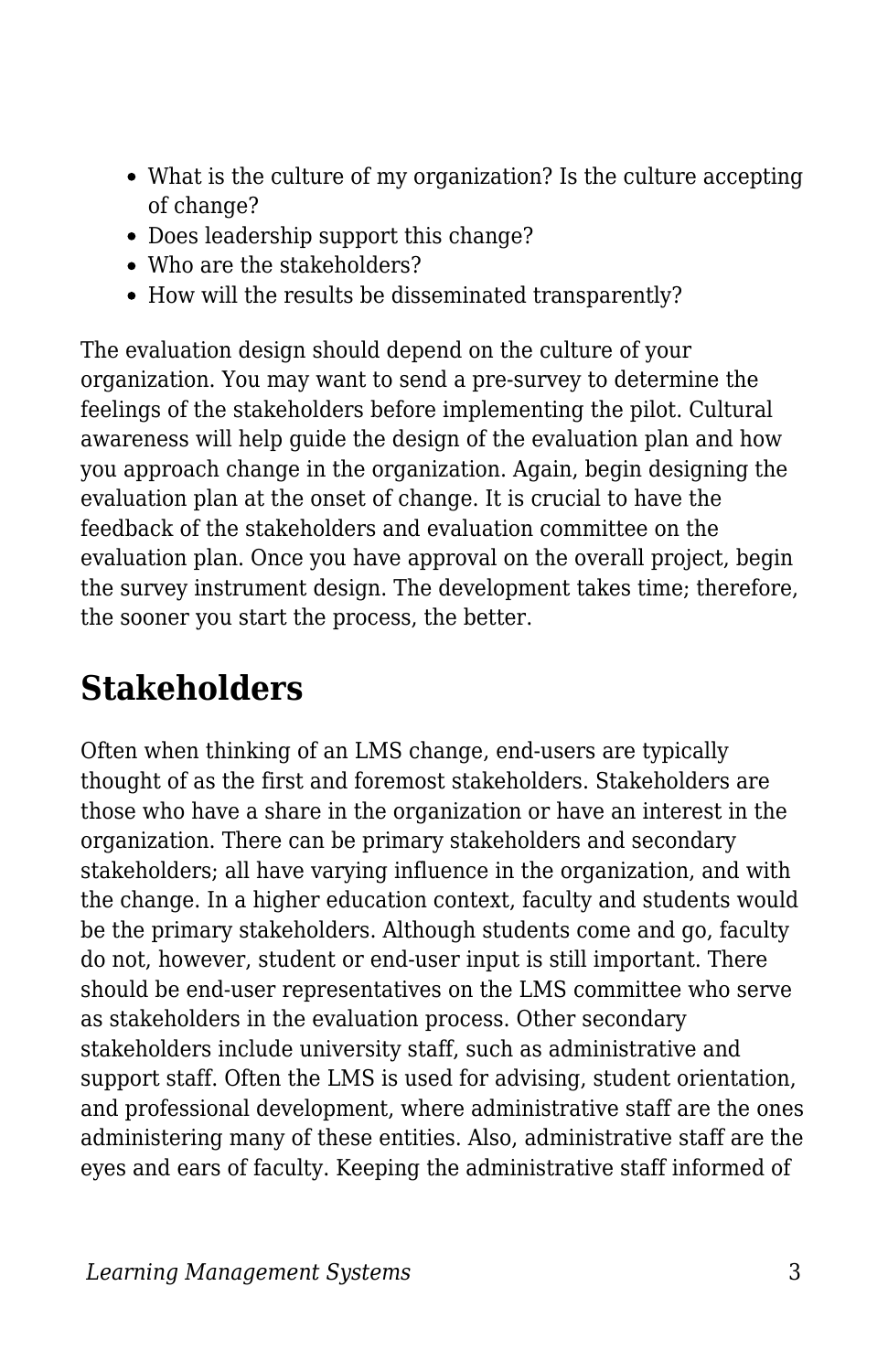changes, allows for another communication channel for the impending technology change. Information Technology Systems (ITS) should also be involved as they are the entity that supports enterprise or systemwide technologies. ITS also typically governs and vets technologies for privacy statements, data storage, and security as well as ADA statement. All new technologies must be ADA compliant (Americans with Disabilities Act) for consideration.

ITS will also determine if the technology meets the privacy and security standards. For instance, some companies will have access to student data and sell it to other companies. Storage is another component, and some organizations will require all data to be stored in the country of residence. After product vetting, ITS will determine whether they can support this product. For example, if a faculty, student, or staff, is having technical issues, they typically call a Help desk that is associated with this group.

Finally, organizational administrators are key stakeholders since they often hold the purse to purchase the product. There may be a financial cap on the product (see Table 1). Therefore, develop a communication plan to keep the administration informed on critical decisions continually for budget planning and sustainability.

#### **Table 1**

| <b>Stakeholder</b> | Role                                                                | Impact | <b>Interest</b>                                            | Influence |
|--------------------|---------------------------------------------------------------------|--------|------------------------------------------------------------|-----------|
| Faculty            | Uses the<br>technology to<br>facilitate<br>teaching and<br>learning | High   | -usability of<br>system<br>-ease of use<br>-time efficient | High      |

*Stakeholder Impact*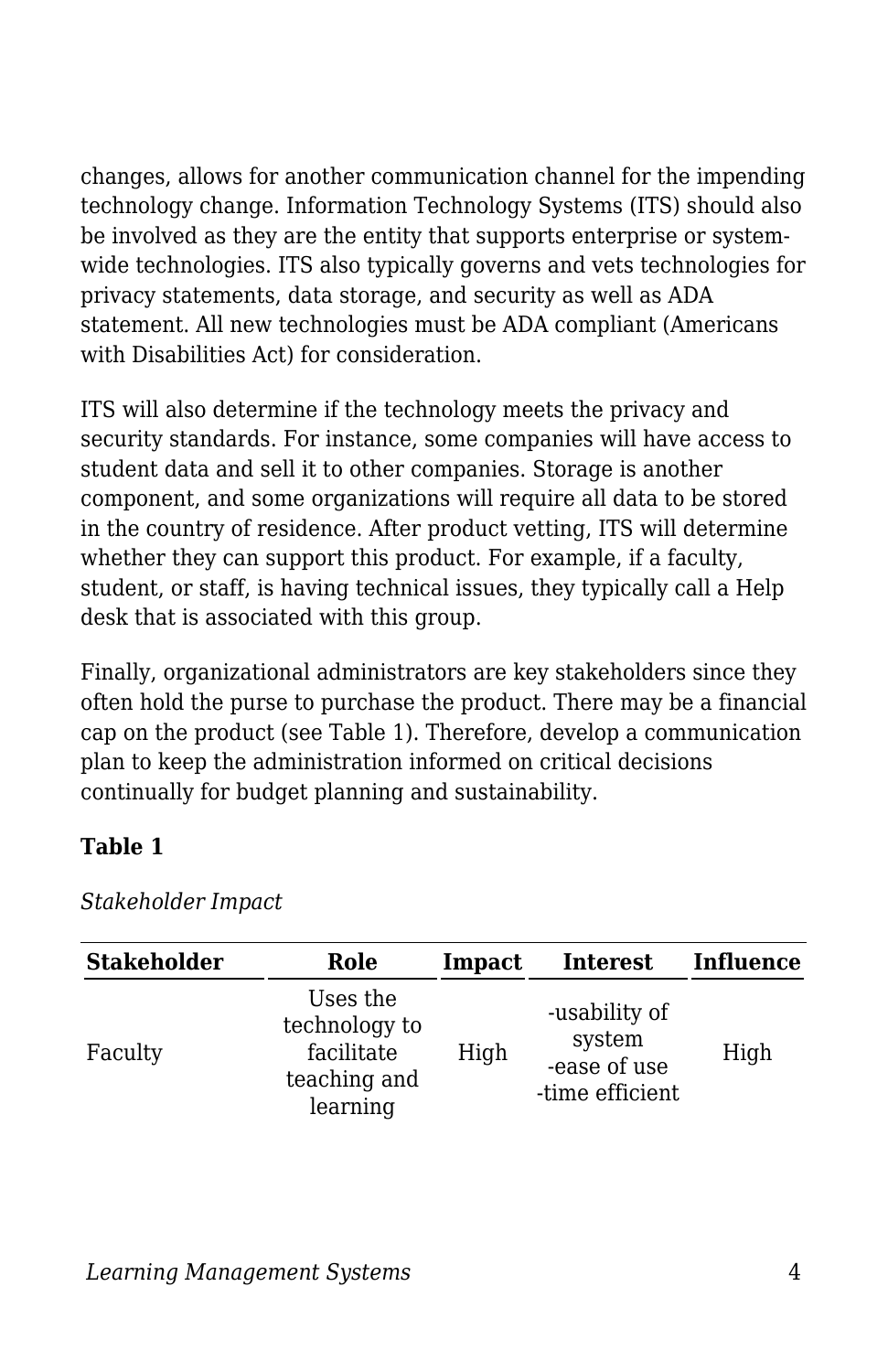| Student                              | Uses the<br>technology for<br>learning    | high | -usability of<br>system                                                                              | Medium |
|--------------------------------------|-------------------------------------------|------|------------------------------------------------------------------------------------------------------|--------|
| Administrative<br>staff              | Information<br>hub for faculty            | low  | -supportive<br>role<br>-information<br>hub                                                           | Low    |
| Administration                       | Provides<br>funding for the<br>technology | High | -cost                                                                                                | High   |
| Information<br>Technology<br>Systems | Provide system<br>wide support            | High | -provide<br>system wide<br>support<br>- vet product<br>for security,<br>privacy and<br>accessibility | High   |

## **Design of evaluation instrument**

The evaluation instrument needs to be developed before the pilot, especially if you plan on having pre- and post-surveys (Appendix A). Reach out to other organizations or to the LMS company to determine if there is a survey instrument available that can be modified for your organization. For example, we reached out to a similar organization that had recently gone through an LMS transition. This organization did a pre-and post-survey. Our organization only did a post-survey. Therefore, the survey was modified based on how our organization was conducting the pilot.

## **Designing with the End User in Mind**

When designing the survey, you want to keep the end-users in mind. You will need a survey for the pilot faculty, students, and potentially for others who may not have participated in the pilot but were able to have some hands-on experience. For example, in our pilot, we were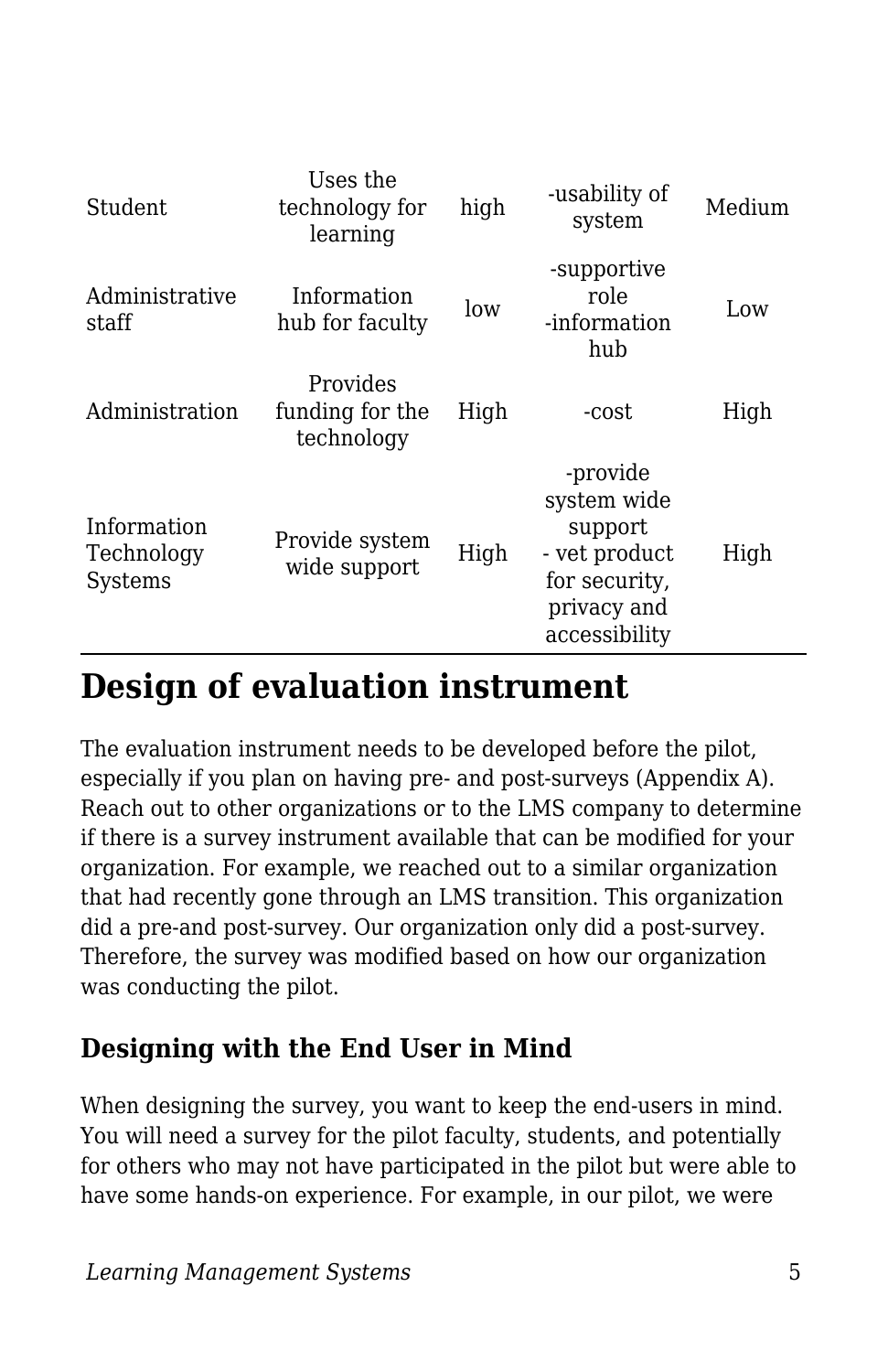limited by the number of students who could access the LMS, but all faculty could have access. Therefore, we had training sessions that allowed non-pilot faculty to have hands-on experience with the tools and features of the new LMS. They could not teach/have student interaction in the LMS. Therefore, you may have three variations of the same survey but slightly different for each audience. You also want to keep the surveys separate as the pilot participants' input will be significantly valued over the opinion of a person who may have an hour of "hands-on" experience. Once you have developed your survey, have the LMS committee, particularly the faculty, approve the survey. In our case, some of the faculty wanted more student demographic information regarding the students who were using the new LMS. The LMS committee needs to give the final approval for the survey instruments as this also creates stakeholder buy-in.

During the instrument development stage, you may want to employ various techniques such as the think-aloud protocol to ensure usability. The think-aloud protocol allows you to fine-tune your instrument and confirms the end-user will read it the way you have designed it. Once you have developed your survey, find 3-5 faculty to read through the survey. While they are reading through the survey, they should state their thoughts aloud. When employing this protocol, take thorough notes and then make adjustments to the survey instrument. It is important to remember that if the end-users are unsure of what you are asking for, you will not get the data you want and need.

## **Criteria to Consider Before Designing**

Depending on your organization, you may be able to deploy one survey to collect data. One organization conducted pre- and postsurveys. Another organization not only conducted surveys but also employed faculty interviews. It is essential to understand the culture of your system and gather the data that will be appropriate for your organization.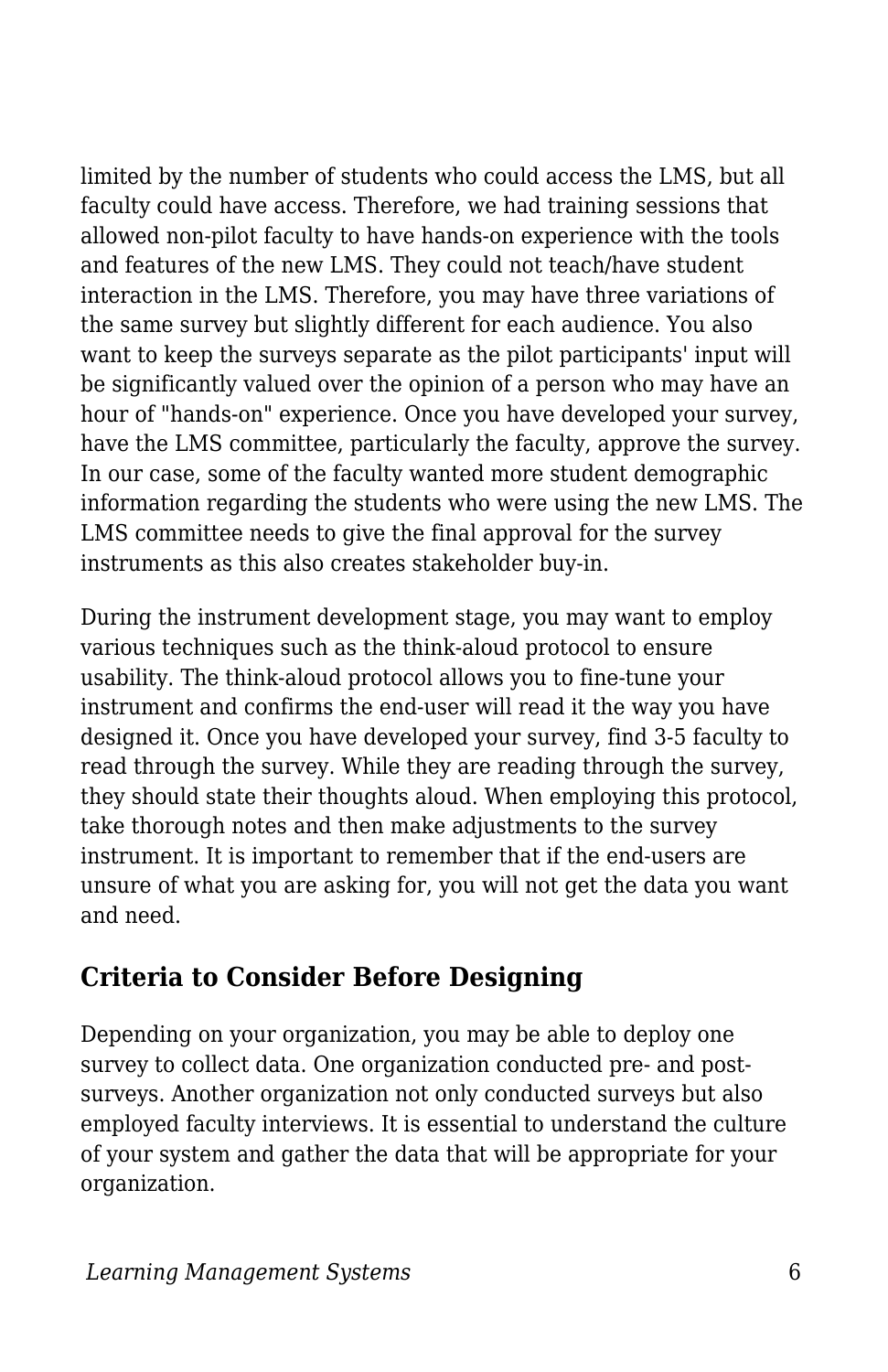One factor when designing a survey is not to compare the old system with the new system in terms of features. As Kim and Lee (2008) stated, older systems will not have the same functionality or tools since technology is continually improving. As a result, it is imperative to consider the end function of an LMS: teaching and learning. Kim and Lee (2008) proposed seven aspects of criteria: instructional management, interaction, evaluation, information guidance, screen design, technology, and organizational demand. The first four aspects are directly related to instruction. Criteria related to instructional activities are screen design, technology, and organizational demand.

Other criteria for consideration are security and compliance. The LMS must be completely accessible with regards to ADA (Americans with Disability Act) laws as well as adhere to security and privacy policies. Some states or schools may have policies regarding where and how student data is stored. For example, in Canada, student data must be housed within the country. Finally, the cost is a consideration typically for upper administration. (Appendix A - Survey questions for pilot faculty)

If the evaluation committee intends to collect qualitative data, the semi-structured questions should be designed and vetted by the LMS team before the pilot. Often, qualitative feedback is semi-structured, which means that the questions are guiding points, but the interview or focus group should be guided by the conversation, not the list of questions.

To conclude, whatever method of evaluation, whether it be a survey or a conversation, they all should be developed early and be vetted by a group of stakeholders such as the LMS committee.

## **Duration of evaluation**

There are two points to consider for the duration of the survey. First is the actual time it will take the participants to take the survey.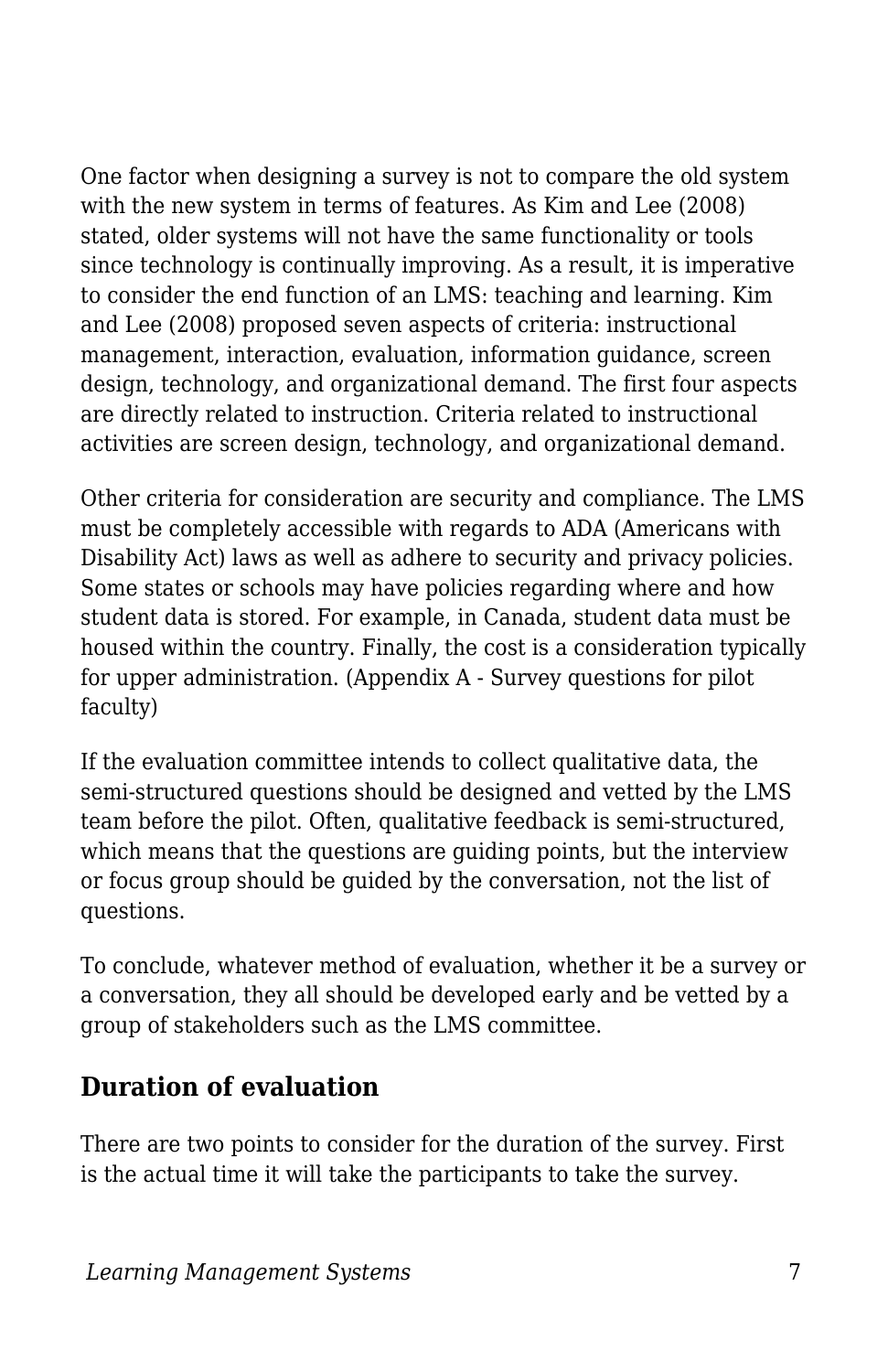Research has shown that participation declines if the survey takes longer than 20 minutes to complete. Also, completion rates drop if there are more than three open-ended questions. Consequently, the design of the survey should be carefully considered.

The second point is the duration of the survey and/or evaluation. Will the evaluation span the whole pilot, or will it be at the end of the pilot? The evaluation period may depend on how many pilots are occurring and the culture of your system. Also, if you are conducting interviews or focus group sessions, those will need to be strategically planned to optimize attendance. The timing of qualitative data collection will depend on the duration of the pilot. If the pilot is only one semester, then focus groups and interviews will be clustered near the end of the semester.

## **Response Rate**

It is essential to have high response rates on your data. For example, you should have 90-100% of the pilot faculty. When deploying an electronic survey, the minimum/average response rate is approximately 30% to ensure validity. You want to use techniques to maximize the return rate. Many survey tools (e.g., Qualitrics, Survey Monkey) have contact lists where you can email the recipients from within the survey tool. Contact lists allow you to set up follow up emails that will only send out to those who have not completed the survey. Our LMS administrator exported class lists from the Banner system and imported them into Qualtrics. To assist with a high student response rate, you may want to set up the survey, so students have to choose the class they are enrolled in the demographics section of the survey, this way, if instructors want to offer extra credit points for a majority of the class taking the survey, you can provide them with the proper information. Typically, the surveys are anonymous; therefore, accessing student names are not possible. If you use a contact list, with some electronic surveys, there is a name attached to the data. If this is the case, be sure to indicate that you will protect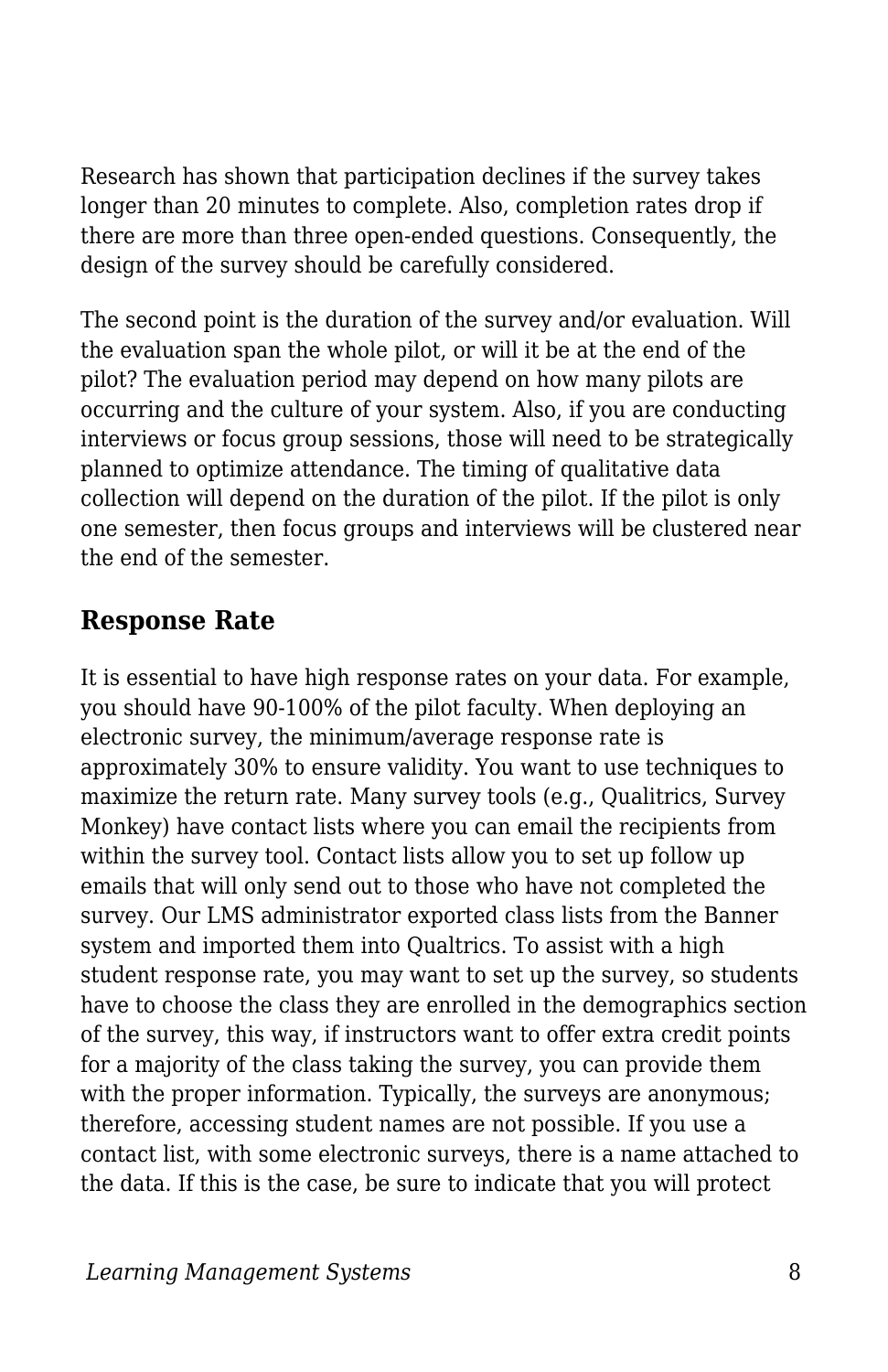the privacy of the participant and that the survey is not anonymous, but it is confidential.

If you choose to incorporate focus groups or interviews, you will need to either have a very detailed notetaker or record the sessions. If you decide to record the sessions, a consent form will need to be developed and signed by the participants. A lower percentage rate is acceptable for focus groups and interviews due to the amount of data and detail. Still, it will be important to have an equal representation of all areas such as colleges, students, and staff. There is no acceptable response rate for focus groups and interviews but reporting on the equity of representation will be necessary.

## **Student data**

It is imperative to collect student data, but often there is a low response rate for students. One organization had between a 14-18% response rate. Another organization had a 61% response rate for students. The size of the pilots was much different from one university piloting 50+ classes and another piloting 15 classes. The project leaders continually emailed the faculty participating in the pilot asking them to encourage their students to take the survey. Many of the faculty gave extra credit to students who took the survey or stated if 80% of the students took the survey then the class would get extra credit. This assisted with the student response rates and validated the data.

## **Data Analysis**

You have deployed your survey and/or conducted your interviews. Now you have a lot of data. What are your next steps? First, you do not want to download the results and email them out to the faculty. You need to organize your data in an easy to read format for people who may be unfamiliar with the technology. First, organize your data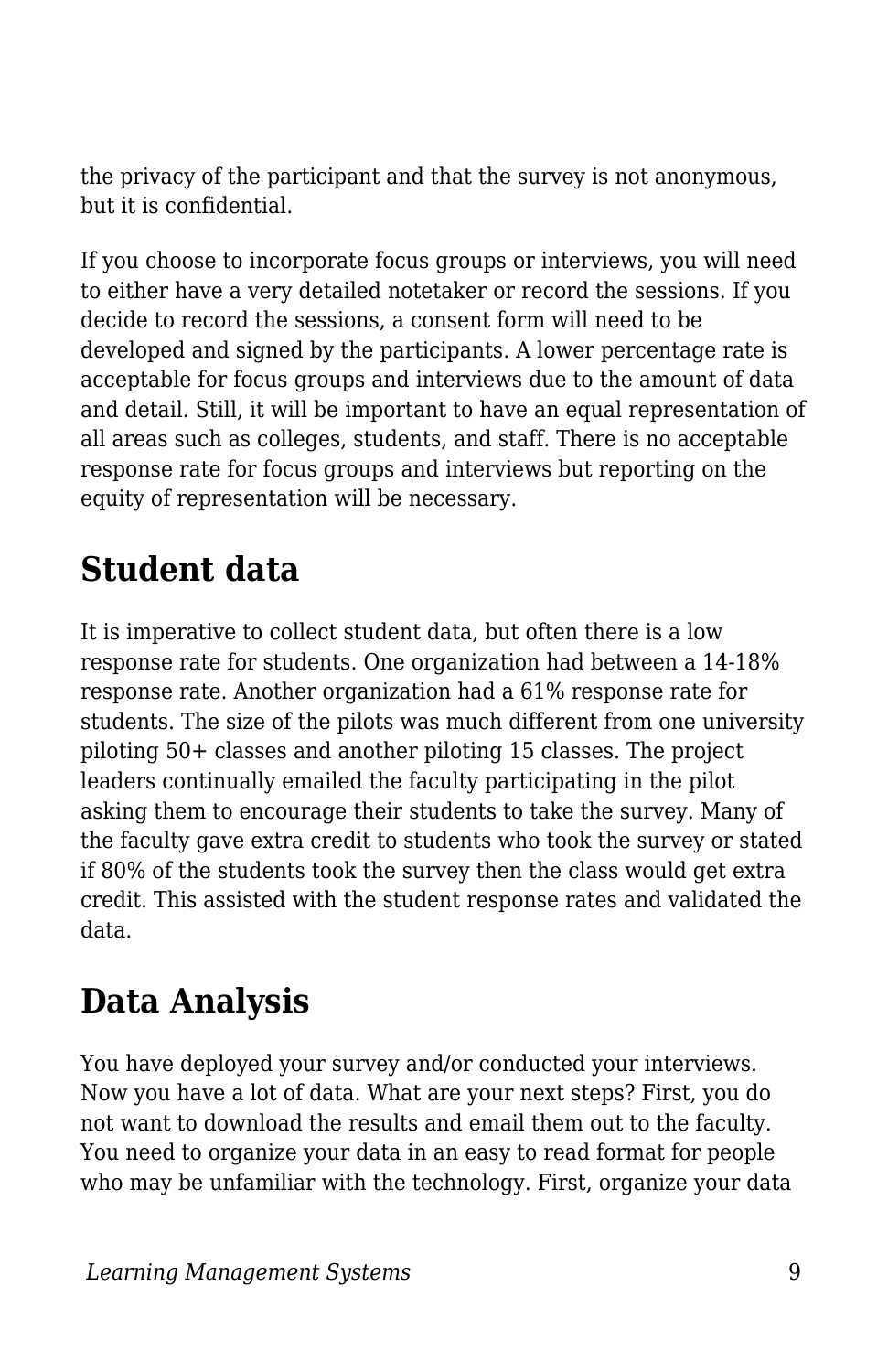into graphs to visualize the results. Many survey tools will generate graphs for you. Next, organize any qualitative data (open-ended questions) by theme. For example, qualitative data could be organized under three themes: positive, negative, neutral. Thematic organization allows the readers to see that the positives outweigh the negatives (hopefully).

If you have incorporated qualitative methods such as interviews and focus groups, you need to analyze the notes or recordings. If you recorded the sessions, transcripts need to be created either manually or through a paid service. This should be a part of the evaluation plan and incorporated into the evaluation committee's time or budget. Once the transcripts have been completed, they need to be reviewed for themes. We will not go into qualitative analysis in this chapter, for more information, refer to Saldaña (2015). Keep it simple and again find the positive, negative, and neutral themes. You may choose to display them as a chart or a graph, but if you collect qualitative data, include quotes.

## **Crafting your Final Report**

Communication is essential! You need to ensure that you document that you have communicated. For example, an instructor may complain that he was unaware of the impending LMS change. If your organization documents all the communication methods you employed, you can easily inform that stakeholder. Make stakeholders aware of the change and ensure you provide adequate data. You have to make your opportunities to use as many venues as possible. For example, you need to use both electronic and paper formats to ensure all stakeholders are aware of the change. Often, informative emails are overlooked; therefore, using a flyer or paper distribution can assist with delivering the message. If the faculty has a senate or group that meets regularly, try to get on the agenda. Often departments have regular department meetings. Be aware of the departments that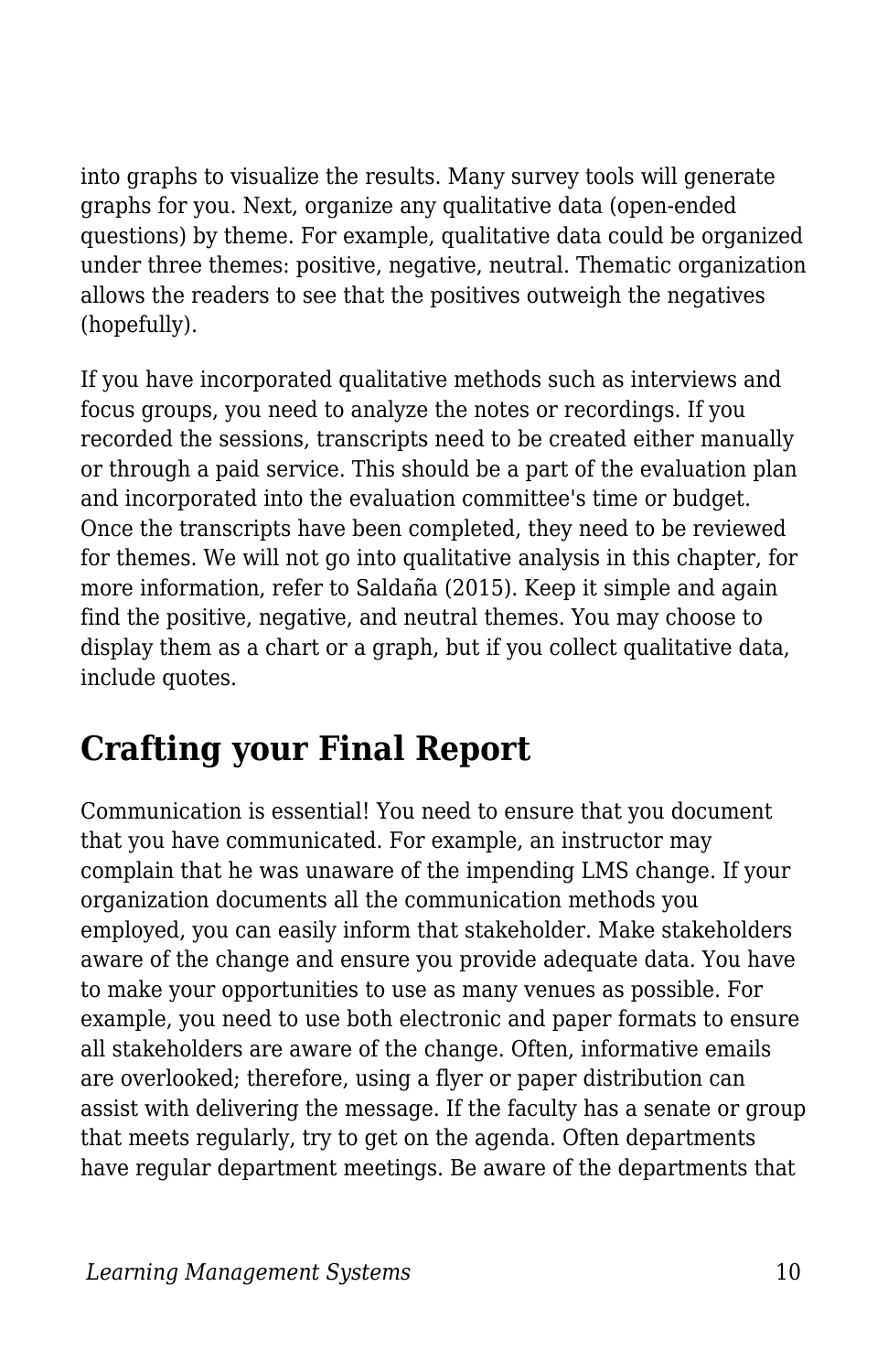use the LMS regularly or that have one or more online programs and request to be on their departmental agenda. Overall, take a grassroots approach for informing the faculty/staff that change is coming and how that change occurred.

The LMS evaluation report should consist of an executive summary, members of the committee, purpose, steps taken to choose a pilot company, any limitations of the pilot, and results of the pilot along with your next steps. The executive summary serves as an overview of the report in its entirety. It is similar to an abstract in a journal article.

The dissemination of the evaluation should be highly publicized to faculty, staff, students, and administration. For instance, another organization conducted three pilots for their LMS evaluation, all of which were located on their website. Again, communication is essential. As project managers, it is vital to inform the stakeholder of each stage in the process. For example, you may provide monthly updates on the pilot detailing how it is going and then conclude with a decision. Once a decision has been determined, it is essential to get the message out. You may want to get on the Faculty Senate agenda, the IT advisory committee agenda, post in the campus news, and/or have the provost/president send out a message directly to the faculty and staff.

What do you include in your report? Begin with the background and explain the historical context. How long have you been on the current system, who was involved with the decision to look for a new LMS, and the objectives for the new LMS? Next, you need to include a purpose statement. What is the purpose of finding a new LMS? For example, there is high dissatisfaction among faculty with the current LMS, or in other cases, a cloud-based solution with minimal downtime is needed. Next, you may want to provide the context of the pilot. If you were not involved with the pilot activities, you should meet with the project manager who was involved and ask them to write that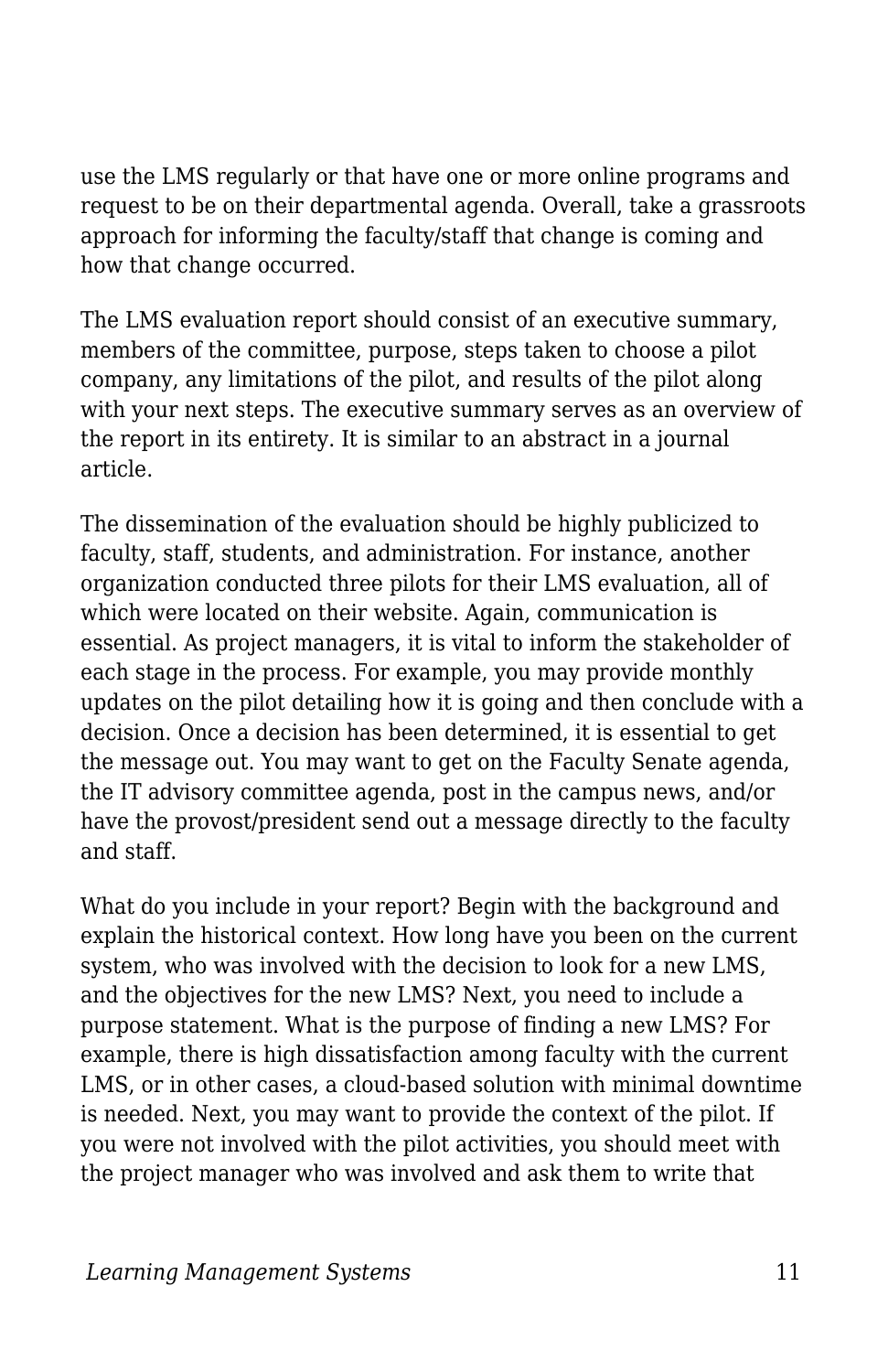section. If that is not feasible, you then want to move on to the design of the evaluation plan. Be sure to include the response rate for all surveys, when the survey was conducted, who was included, and the questions asked. Be as transparent as possible. Finally, based upon the data and the committee decision, write a section on conclusions and recommendations (Appendix C).

To conclude, the evaluation process is an essential process for the sustainability of the LMS. If the pilot and evaluation of the pilot are conducted in a haphazard method, the chances of faculty buy-in decrease as well as overall adoption. Technology change is hard on the end users; therefore, the more you can document and demonstrate the positives to the stakeholders, the more likely the technology will be adopted in a seamless manner.

## **References**

Kim, S. W., & Lee, M. G. (2008). Validation of an evaluation model for learning management systems. Journal of Computer Assisted Learning, 24(4), 284-294.

Saldaña, J. (2015). The coding manual for qualitative researchers. Los Angeles, CA: Sage.

## **Appendices**

## **Appendix A**

#### **Canvas Satisfaction survey**

Q1 Which of these describe(s) your Canvas course? Check all that apply.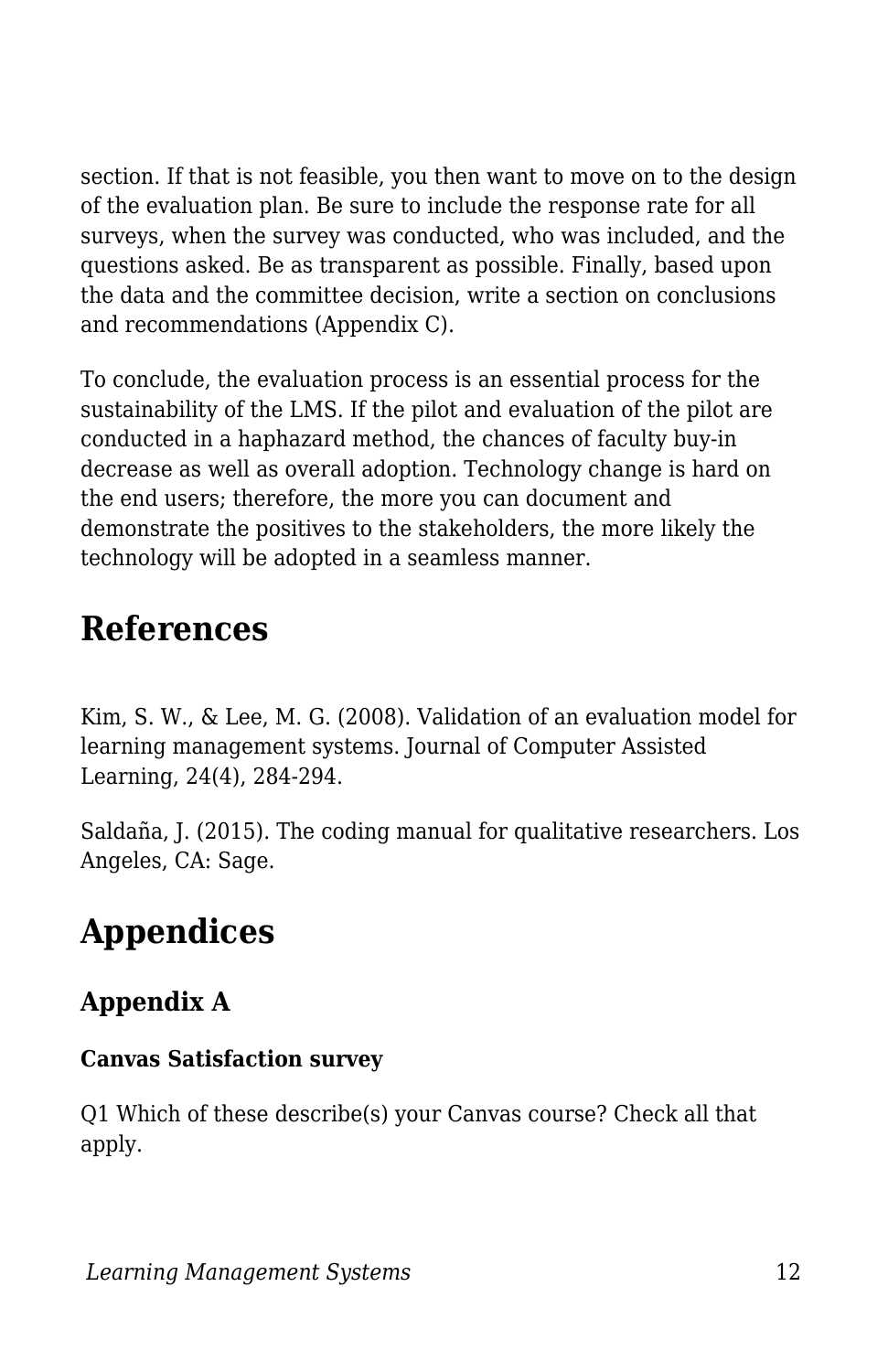- Face-to-face course
- Fully online course
- Hybrid course
- Combined course
- Undergraduate
- Graduate
- Other

Q2 Please rate your experiences in Canvas: \*Bb = Blackboard\*

|                                 | <b>Better</b><br>than $Bb(1)$ | Same as<br>Bb(2) | Worse<br>than Bb<br>(3) |
|---------------------------------|-------------------------------|------------------|-------------------------|
| Setting up my course (1)        | 0                             | O                | 0                       |
| Overall ease of use (2)         | 0                             | Ω                | Ω                       |
| System reliability (3)          | $\Omega$                      | ი                | O                       |
| Mobile device compatibility (4) | 0                             | ი                | Ω                       |
| Feature set (5)                 | $\Omega$                      | Ω                | O                       |
| File organization (6)           | 0                             | Ω                | 0                       |
| Support documentation (7)       | Ω                             |                  | Ω                       |

Q3 Which of the Help features have you used for Canvas?

|                                                       | Yes $(1)$ | No<br>$\overline{2)}$ |
|-------------------------------------------------------|-----------|-----------------------|
| The toll-free helpline from Canvas (877-257-9780) (1) | 0         | 0                     |
| Live, online chat with Canvas (2)                     | $\Omega$  | 0                     |
| Filled out a help ticket with Canvas (3)              | 0         | $\Omega$              |
| Called the TAC (910-962-4357) (4)                     | 0         | $\Omega$              |
| Filled out an online help ticket with TAC (5)         | Ω         | 0                     |

Q4 Would you recommend Canvas as a replacement for Blackboard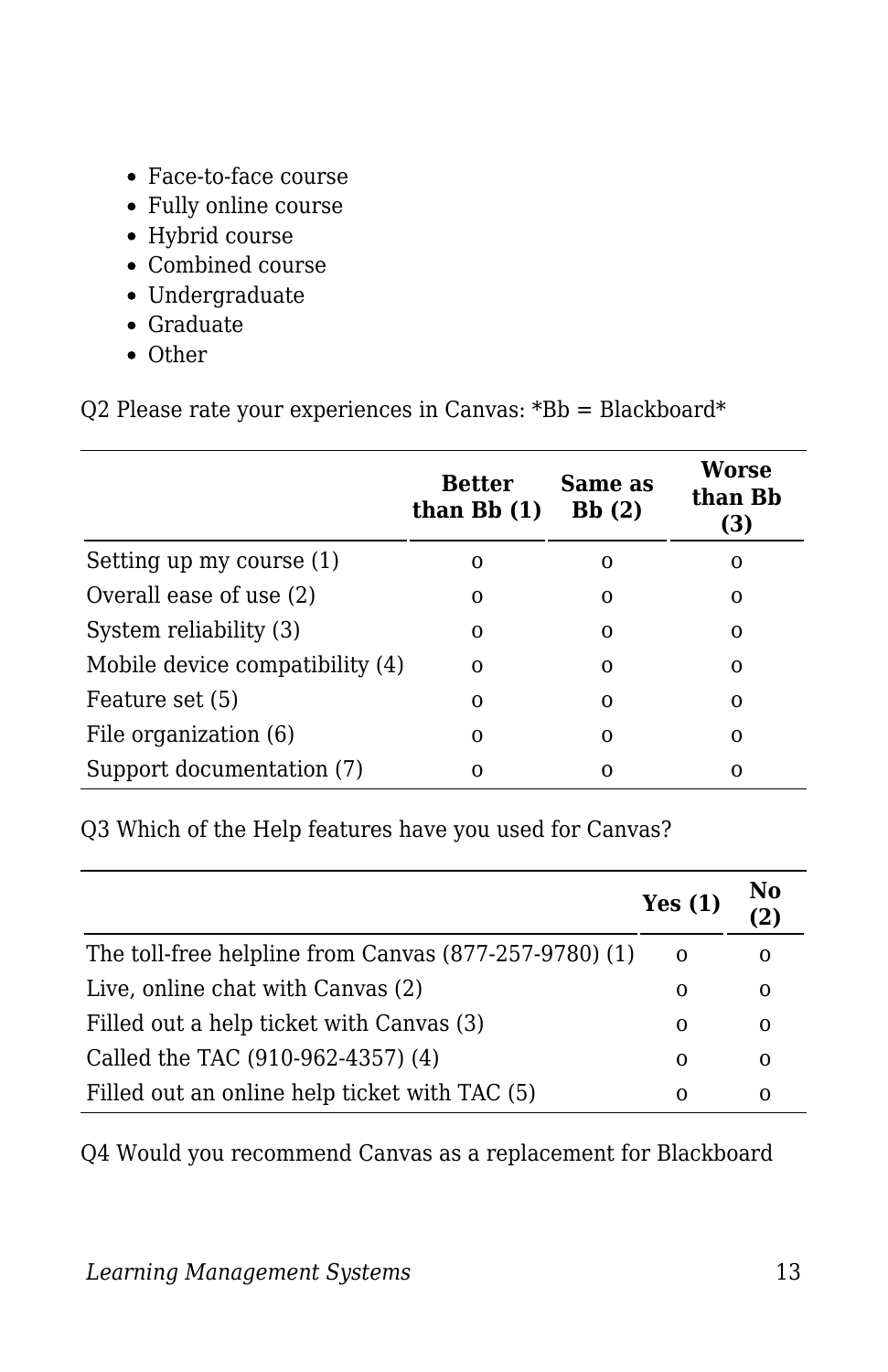- Yes
- Unsure
- $\bullet$  No

Q7 Please enter your reason for your recommendation. (optional)

Q6 Which one of the following statements most closely resembles your beliefs about [new LMS] versus [old LMS].

- [new LMS] is unequivocally better than [old LMS]
- It will take some time to learn [new LMS] more thoroughly, but I think it is better than [old LMS], overall
- [new LMS] is an acceptable replacement
- [new LMS] and [old LMS] are about the same, as far as I can tell.
- [new LMS] is an unacceptable replacement.
- It will take me some time to learn [new LMS] more thoroughly, but I think it's worse than [old LMS], overall.
- [new LMS] is unequivocally worse than [old LMS].

Q5 Anything else you want the LMS Evaluation Committee to know?

## **Appendix B**

### **Canvas Pilot Initial and Midterm Faculty Evaluation**

|                             | <b>Better than</b><br>(insert old<br>LMS) | About the<br><b>Same</b> | Worse than<br>(insert old<br>LMS) |
|-----------------------------|-------------------------------------------|--------------------------|-----------------------------------|
| Overall ease of use         |                                           |                          |                                   |
| System reliability          |                                           |                          |                                   |
| Mobile device compatibility |                                           |                          |                                   |
| Setting up my course        |                                           |                          |                                   |
| Feature set                 |                                           |                          |                                   |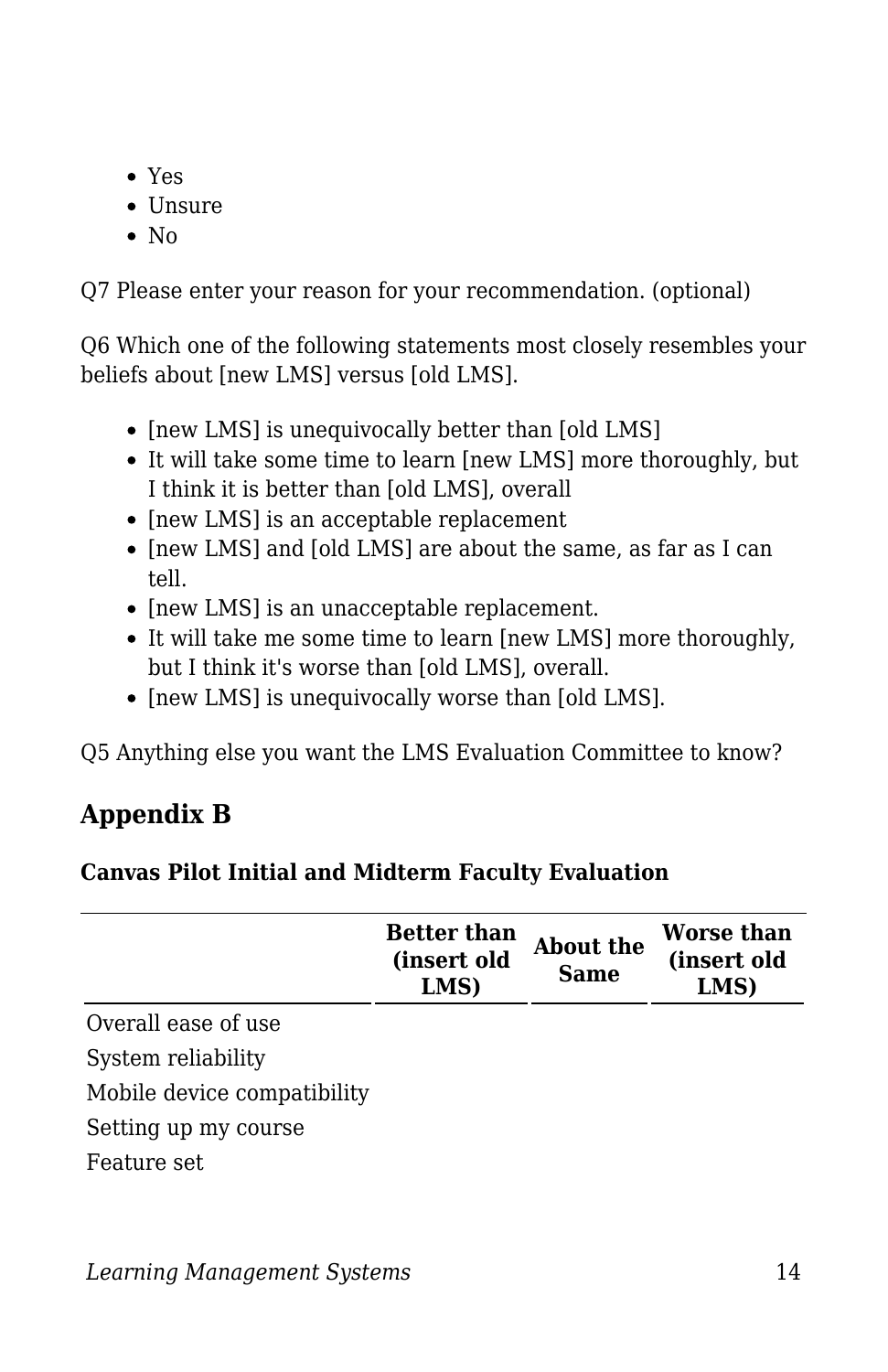Please rate your experiences:

Would you recommend [new LMS] as a replacement for [old LMS]?

- Yes
- $\bullet$  No
- $\bullet$  Unsure

### **Canvas Pilot Initial and Midterm Student Evaluation**

Conducted [Date], 2016 Please rate your experiences:

|                             | <b>Better than</b><br>(insert old<br>LMS) | About the<br>Same | <b>Worse than</b><br>(insert old<br>LMS) |
|-----------------------------|-------------------------------------------|-------------------|------------------------------------------|
| Overall ease of use         |                                           |                   |                                          |
| System reliability          |                                           |                   |                                          |
| Mobile device compatibility |                                           |                   |                                          |
| Feature set                 |                                           |                   |                                          |
| File organization           |                                           |                   |                                          |
| Support documentation       |                                           |                   |                                          |

Would you recommend [new LMS] as a replacement for [old LMS]?

- Yes
- $\bullet$  No
- Unsure

Which one of the following statements most closely resembles your beliefs about [old LMS] vs. [new LMS]?

• [new LMS]?is unequivocally better than [old LMS]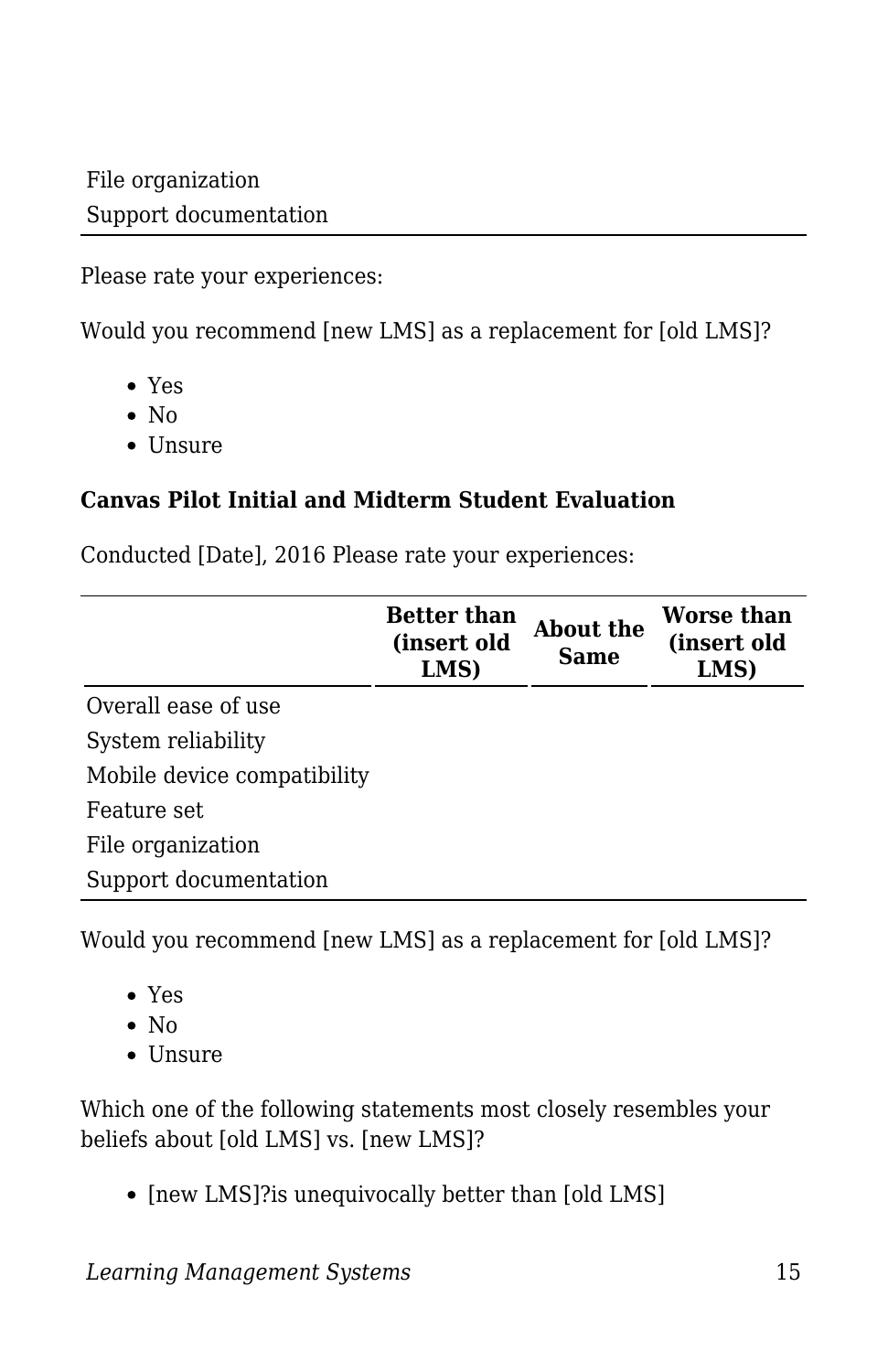- It will take me some time to learn [new LMS]?more thoroughly, but I think it's better than [old LMS], overall.
- [new LMS]?is an acceptable replacement.
- [new LMS]?and [old LMS] are about the same, as far as I can tell.
- [new LMS]?is an unacceptable replacement.
- It will take me some time to learn [new LMS]?more thoroughly, but I think it's worse than [old LMS], overall.
- [new LMS]?is unequivocally worse than [old LMS].

Would you recommend Canvas as a replacement for Moodle?\*\*

- Yes
- $\bullet$  No
- No preference

### **Appendix C – Example report**

#### **Table of Contents**

- Learning Management System Transition Report
- Executive Summary
- Background and Context
- Membership of the Committee
- Committee Activities
- Canvas Pilot
- Facts and Figures of the Pilot
- Evaluation of Canvas
- Conclusions and Recommendations
- Adoption of Canvas for 2018-19
- Extension of Blackboard
- Timeline for Transition to Canvas
- 24/7 Technical Support Available
- Faculty Professional Development & Orientation to Canvas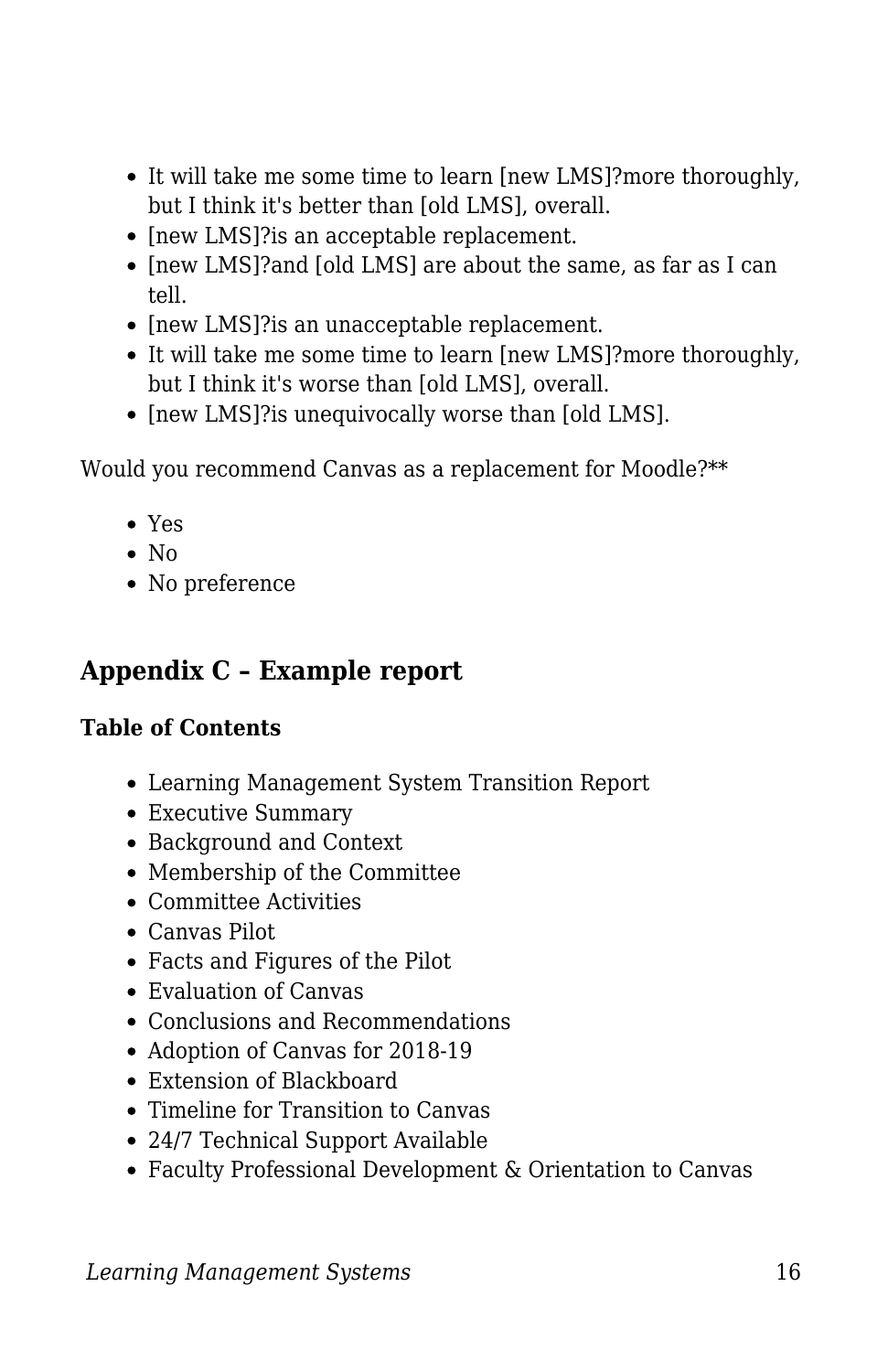- Caveats
- Appendix A: Rationale from committee to pilot Canvas
- Appendix B: Canvas Pilot Faculty Evaluation
- Appendix C: Canvas Pilot Student Evaluation

### **Learning Management System Transition Report**

This report is a summary of the work to date by the Learning Management System (LMS) Evaluation Committee. This committee was formed as a subset of the IT Advisory Council.

### **Executive Summary**

UNC Wilmington is reviewing the current learning management system, Blackboard Learn. The university moved to this system in 2010. UNCW hosts Blackboard Learn on site.

On average, universities evaluate LMSs approximately every 8 years. This current review gives UNCW an opportunity to re-assess its learning management needs and evaluate alternatives.

This evaluation is timely given the anticipated growth of online classes at UNCW. The objectives of the review are to:

- Identify UNCW's current academic community needs for an LMS.
- Evaluate options to meet current needs and best position UNCW for a rapidly changing future.
- Recommend an LMS to pilot at UNCW.

With the growing online programs running on both traditional (15 week) and accelerated (7-week) schedules, the committee reviewed LMS's that were cloud based to minimize down time for security patches and upgrades.

The Learning Management System Evaluation Committee engaged in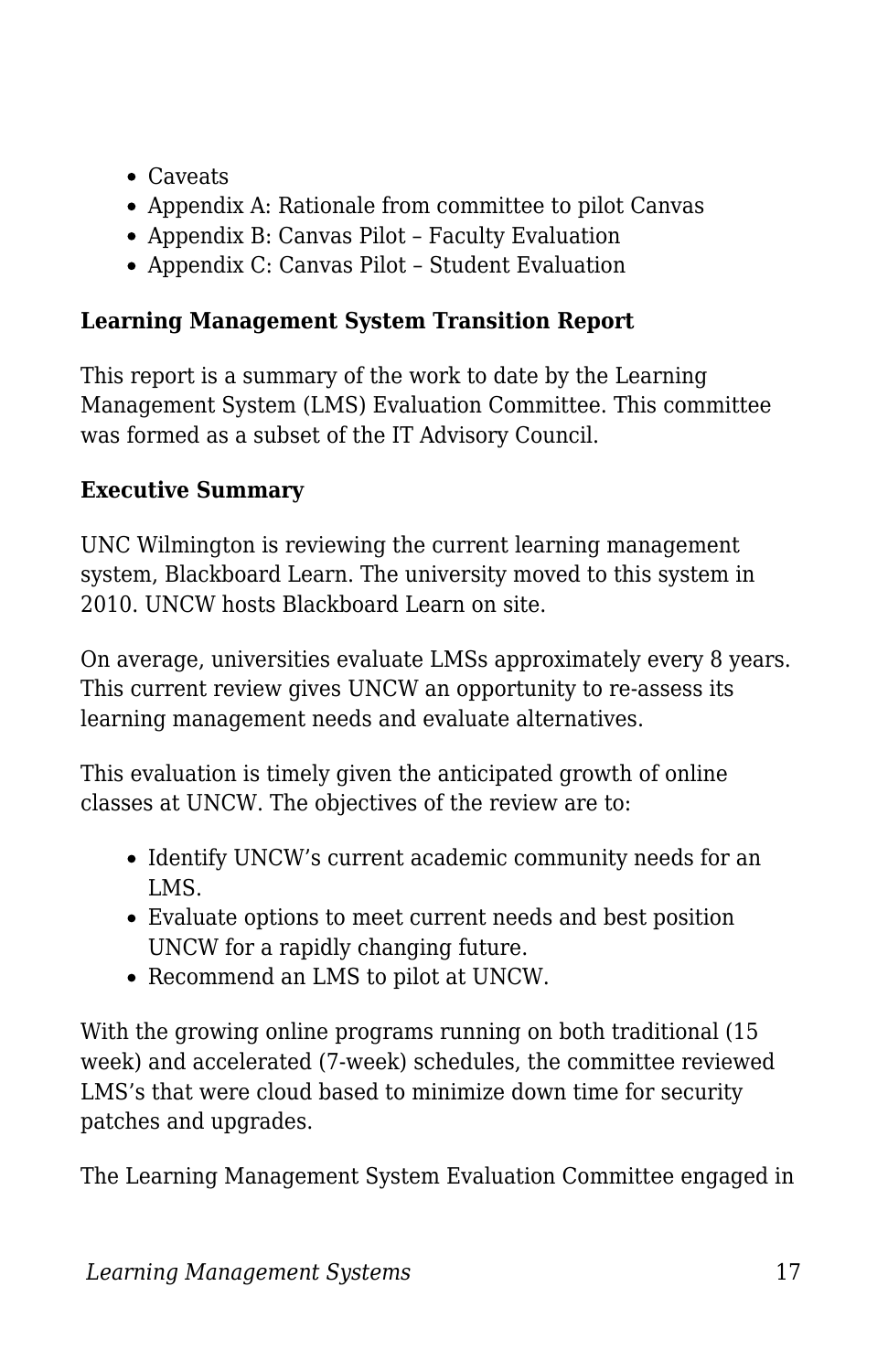a number of investigative and exploratory tasks over the course of this academic year. The committee's deliberations indicated that the Canvas LMS potentially offers significant improvements over Blackboard, as recognized by faculty, students, and staff. These advantages include increased reliability, greater ease of use, userfriendliness for mobile devices, plus the flexibility and adaptability in meeting the growing needs of faculty and students. Given these considerations, the LMS Evaluation Committee recommends that we adopt Canvas as the campus LMS beginning in Summer 2018 and that The Office of eLearning and the Learning Management System team immediately begin assisting faculty with this migration. The committee also recommends that we continue to run Blackboard for a one-year overlap period, until May 2019, to give ample time to transition to the new system.

#### **Background and Context**

The 2017-2018 academic year marks our 8th year as a Blackboard campus. Our current version, Blackboard Learn, was released in April 2010 and has been showing signs of its age, such as a lack of responsive design and an outdated user interface.

Since the advent of Blackboard, newer learning management systems have been developed with usability and sustainability in mind, to meet the modern demands of the academy. They offer cloud-based solutions that can scale up system resources during peak usage. As well as support a broad range of plugins, product extensions; and up-to-date mobile apps for faculty and students. Some of these newer systems have a more contemporary look and feel with a user centered product development and support model, implementing small fixes and improvements continuously without extended downtimes.

Therefore, given our current situation and the new offerings available, a Learning Management System Evaluation Committee convened in September 2017 to examine Blackboard and the viable alternatives to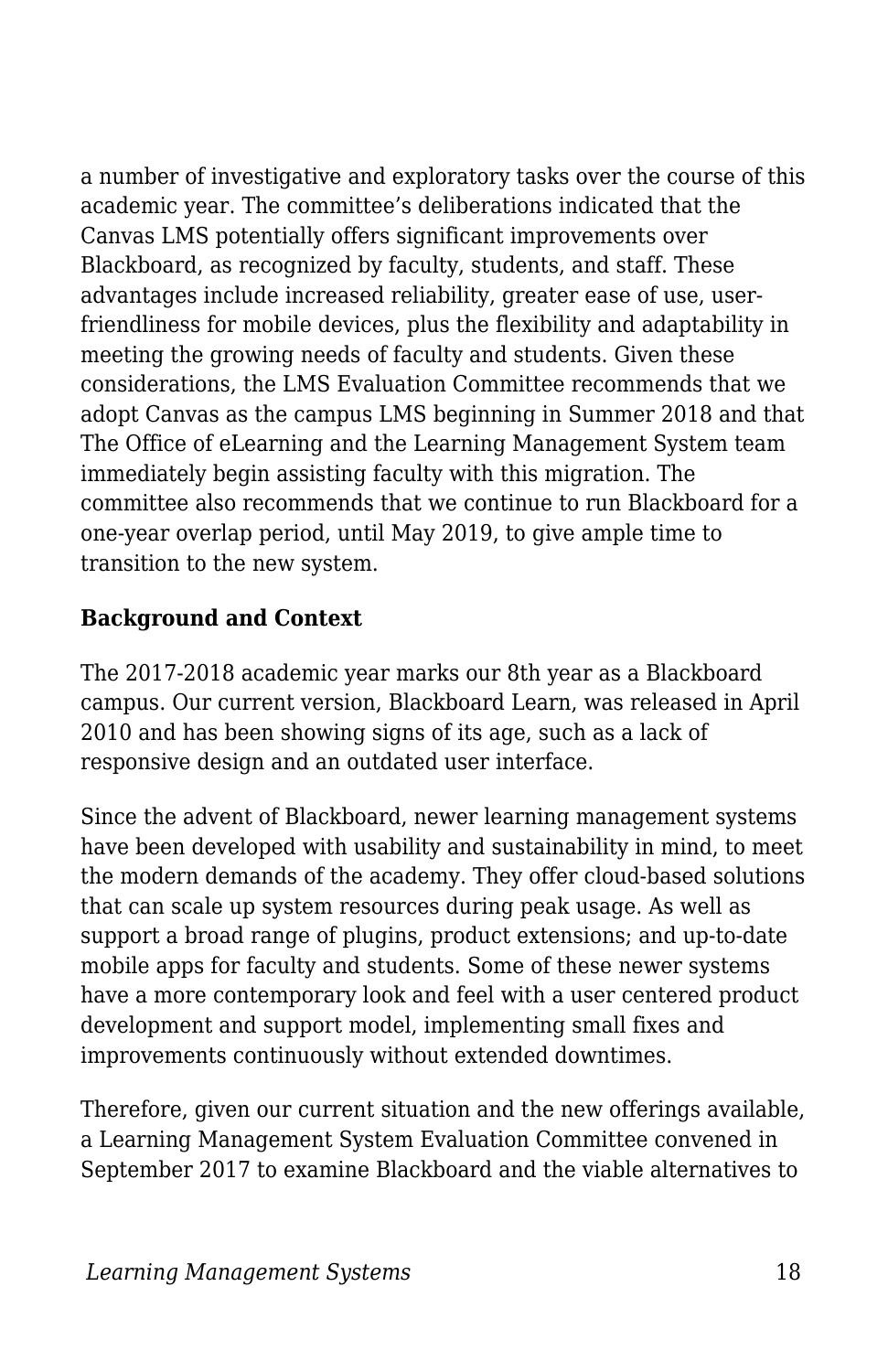determine whether a new system was needed.

### **Membership of the Committee**

The Committee is co-Chaired by the director of the Office of ELearning and the IT LMS manager. The committee is composed of 17 members representing all campus units. Specifically, there are ten faculty and seven non-faculty on the committee. They are: two representatives from the Cameron School of Business, three representatives from the College of Arts and Sciences, three representatives from the College of Health and Human Services and two representatives from the Watson College of Education. Along with faculty, there are committee members representing Human Resources, Information Technology Systems, the Office of eLearning, and Randall Library. Students from SGA were solicited to be on the committee, but the committee did not receive a response.

#### **Committee Activities**

The committee meet eight times in Fall 2017 to discuss, analyze and undertake the following activities: In the initial meeting, the committee members were reminded of their charge: Choosing an LMS appropriate for UNCW now and to accommodate future growth. The co-chairs also presented background information about LMSs to educate the committee members.

Additionally, they also received input from the committee members of the criteria for choosing an LMS. Finally, the co-chairs presented the three LMSs for the committee to consider: Blackboard, Canvas, and Desire 2 Learn. These were chosen based on credibility, reliability, technology (specifically cloud-based), service, and longevity. The committee met six times throughout the Fall semester. Two meetings were conducted via WebEx with personnel from [organization] and [organization] to hear about their experience with Canvas, and one with the [organization] to hear about its experience with Desire 2 Learn. The discussion with representatives from the other institutions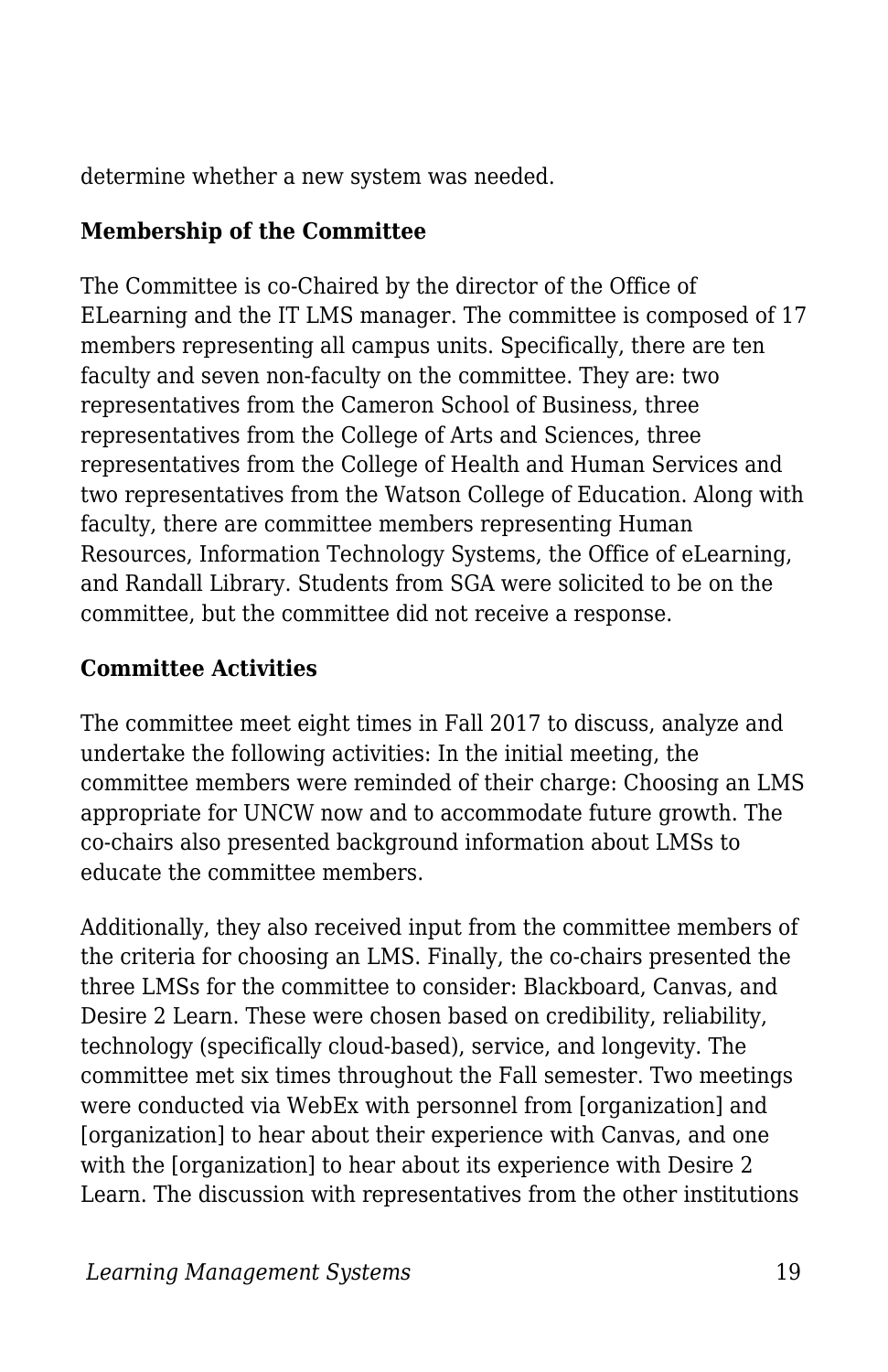covered reasons for choosing an LMS, transitioning from one LMS to another, working with the vendor and the vendor's quality of service, etc. Additionally, the committee viewed a demonstration of Canvas.

Inclusiveness and transparency were the driving principles for the committee. As such, in addition to the six in-person meetings, the cochairs met with each committee member individually to clarify questions and encouraged them to seek input from the colleagues of their respective college. The committee also sent a survey via the Provost's Perspectives newsletter, the SWOOP and a survey link within Blackboard to ask for faculty and staff assessment of Blackboard. The data collected were presented to the LMS committee members to determine the current level of satisfaction. [co-chair] also attended some individual unit faculty meetings and with [co-chair] attended the Faculty Senate Steering Committee and the IT/Library Committee to discuss the work of the LMS committee.

After multiple meetings of examining the various LMSs the committee arrived at two options to vote upon:

- 1. Pilot Canvas. This does not require a Request for Proposal since UNC-GA has a contract with Canvas.
- 2. Not pilot Canvas and conduct a RFP to look at other LMSs.

Overall, 88% of the committee voted to pilot Canvas. The breakdown of the votes was:

- Eight faculty for piloting Canvas
- One faculty for RFP to demo other vendors
- One faculty "No to both options"
- Seven staff for piloting Canvas

### **Canvas Pilot**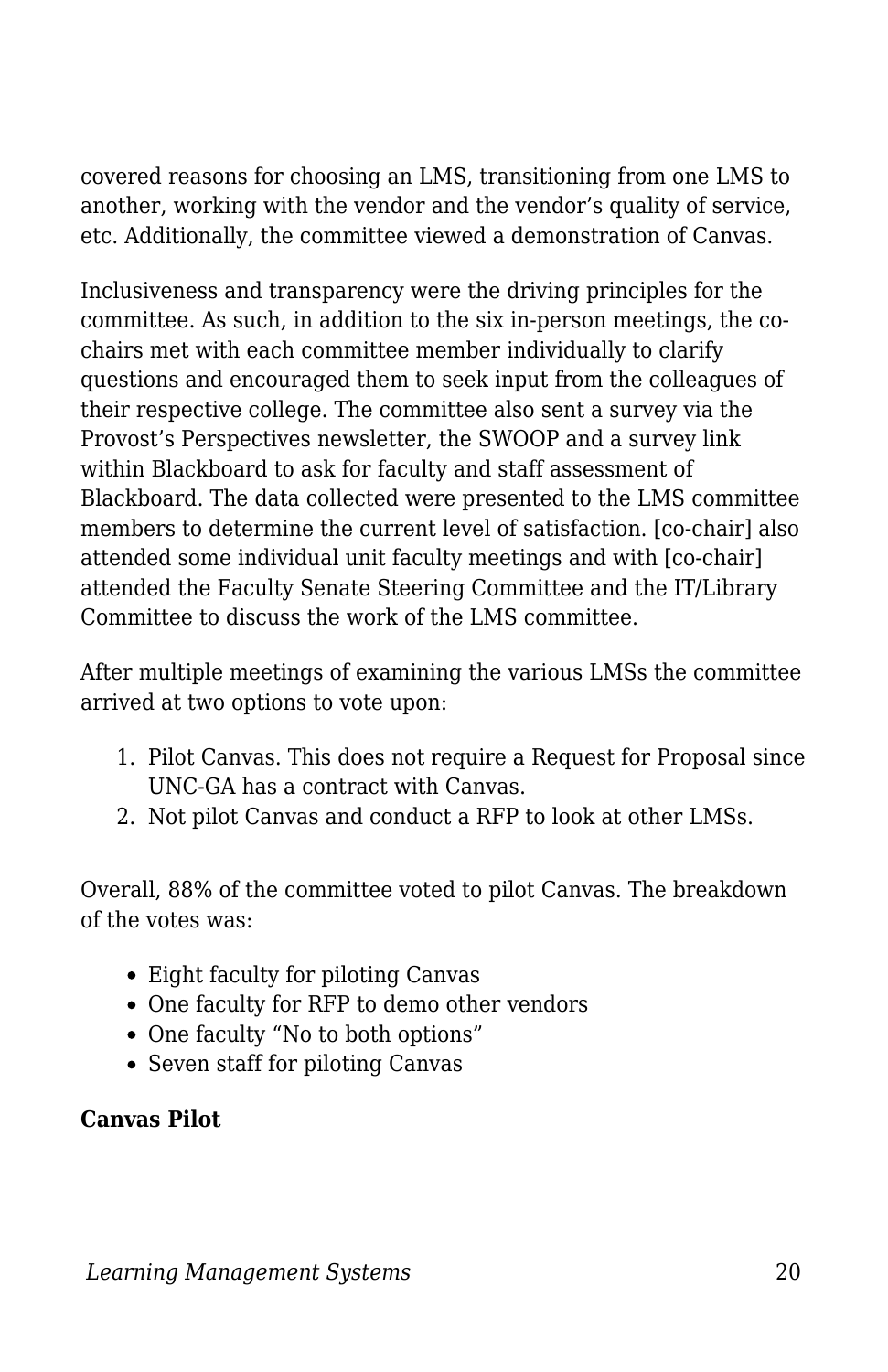#### **Facts and Figures of the Pilot**

During the Spring 2018 semester, a group of pilot faculty signed up to teach their courses using Canvas for the entire semester. Included in the pilot were:

- 14 faculty and courses
- 14 disciplines across the four colleges
- 367 students
- 6 fully online courses
- 6 hybrid courses
- 2 face-to-face courses

There was a mix of undergraduate and graduate courses.

The Learning Management Systems staff worked with the Canvas team and others in ITS to complete technical buildout, such as Banner integration, so that the pilot experience would have high fidelity with how the system would behave in full implementation, rather than a diminished or trial version. Faculty had the opportunity to attend training with Canvas personnel at the end of the Fall 2017 semester. The pilot faculty were encouraged to utilize the Canvas Help features which included 24-hour support via toll-free telephone line, web chat, and online help forms as well as having a team of GA's to assist faculty with questions. Four open labs sessions were also scheduled throughout the semester that allowed non-pilot faculty to receive assistance with evaluating Canvas and non-pilot faculty were encouraged to log into the system for review.

#### **Evaluation of Canvas**

During the middle of March, faculty and students were surveyed about their impressions of Canvas and how it performed throughout the semester (see Appendices B and C). Results indicated that Canvas was a suitable replacement for Blackboard. Faculty support to replace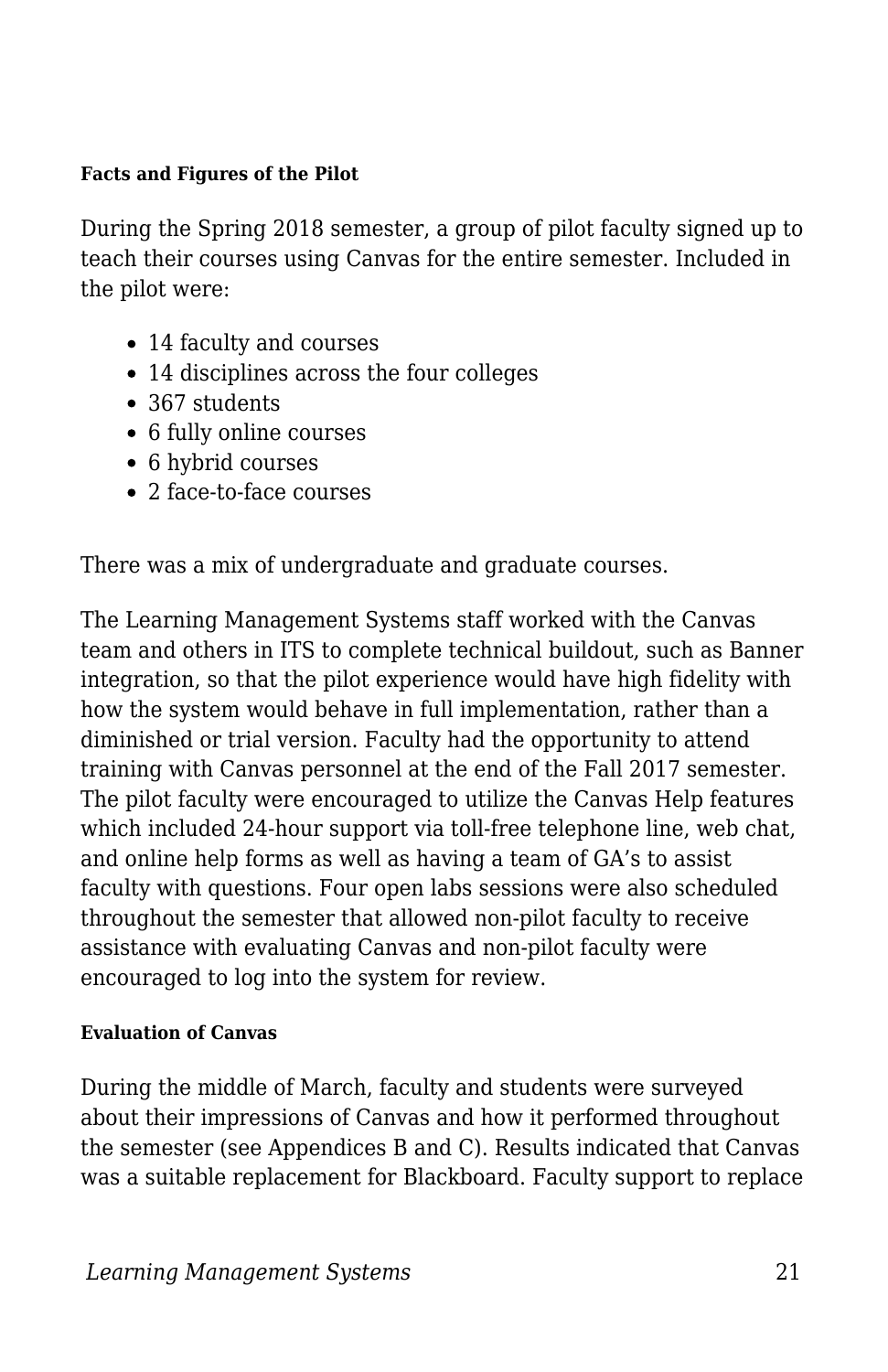Blackboard with Canvas was 71% in favor, 28% unsure, and none against. Students replied 53% in favor, 19% against, and 30% unsure.

#### **Conclusions and Recommendations**

#### **Adoption of Canvas for 2018-19**

On April 3, 2018, members of the committee voted unanimously to recommend the adoption of Canvas as the campus LMS, due to the number of potential benefits, particularly with respect to the reliability, adaptability, ease of use, and relevance to UNCW's instructional mission. Therefore, the adoption of Canvas should be initiated immediately, in preparation for full implementation for the 2018-19 academic year.

#### **Extension of Blackboard**

In conjunction with the formal transition to Canvas, the committee also recommends that the university keep Blackboard available for use throughout the migration, until the end of the Spring 2019 semester. System updates and patches will be applied to Blackboard during this timeframe. All new tool integration requests will be applied to Canvas. This will provide ample transition time for faculty to move their course materials to Canvas. Blackboard will also need to be available for an additional year after the last course has completed in the event of a grade dispute. This availability will be limited to the Learning Management team only.

#### **Timeline for Transition to Canvas**

The transition to Canvas can begin immediately for all nonaccelerated programs. The timeline would reflect the following:

Summer 2018

Canvas is available to the entire university community and is available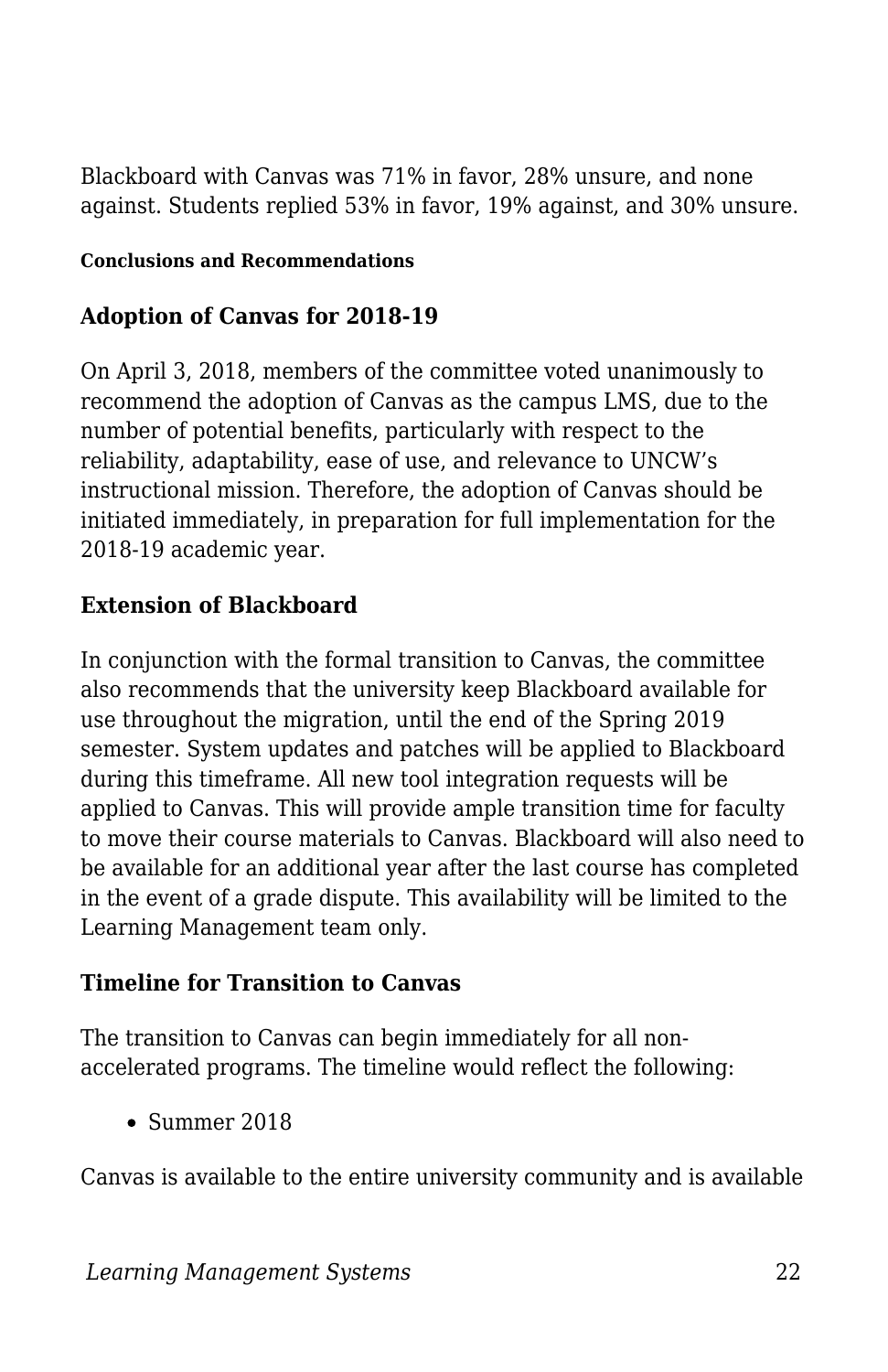to any faculty that are not teaching as part of an accelerated program.

Fall 2018

Faculty and staff continue to migrate course materials.

Courses associated with CRN numbers will take priority over nonbanner/professional development courses

Spring 2019

### **Online accelerated programs migrated to Canvas**

Training from ITS and OeL and online resources for faculty migration would begin with Canvas availability to all faculty. The last courses that can be taught in Blackboard will be Spring 2019 courses with an end of life on May 17th, 2019

### **24/7 Technical Support Available**

The committee recommends that the university purchases the Tier 1 level of 24hour technical support (e.g. toll-free telephone line, web chat, and online help forms), all available 24 hours per day 7 days per week from Canvas. This should help with the transition for both faculty and students. The committee recommends an analysis at the end of the year to determine whether this service should be continued into another academic year.

### **Faculty Professional Development & Orientation to Canvas**

Professional development will be offered through a joint effort between the Learning Management Systems team and Office of e-Learning through a variety of instructional events: group training and one-on-one support.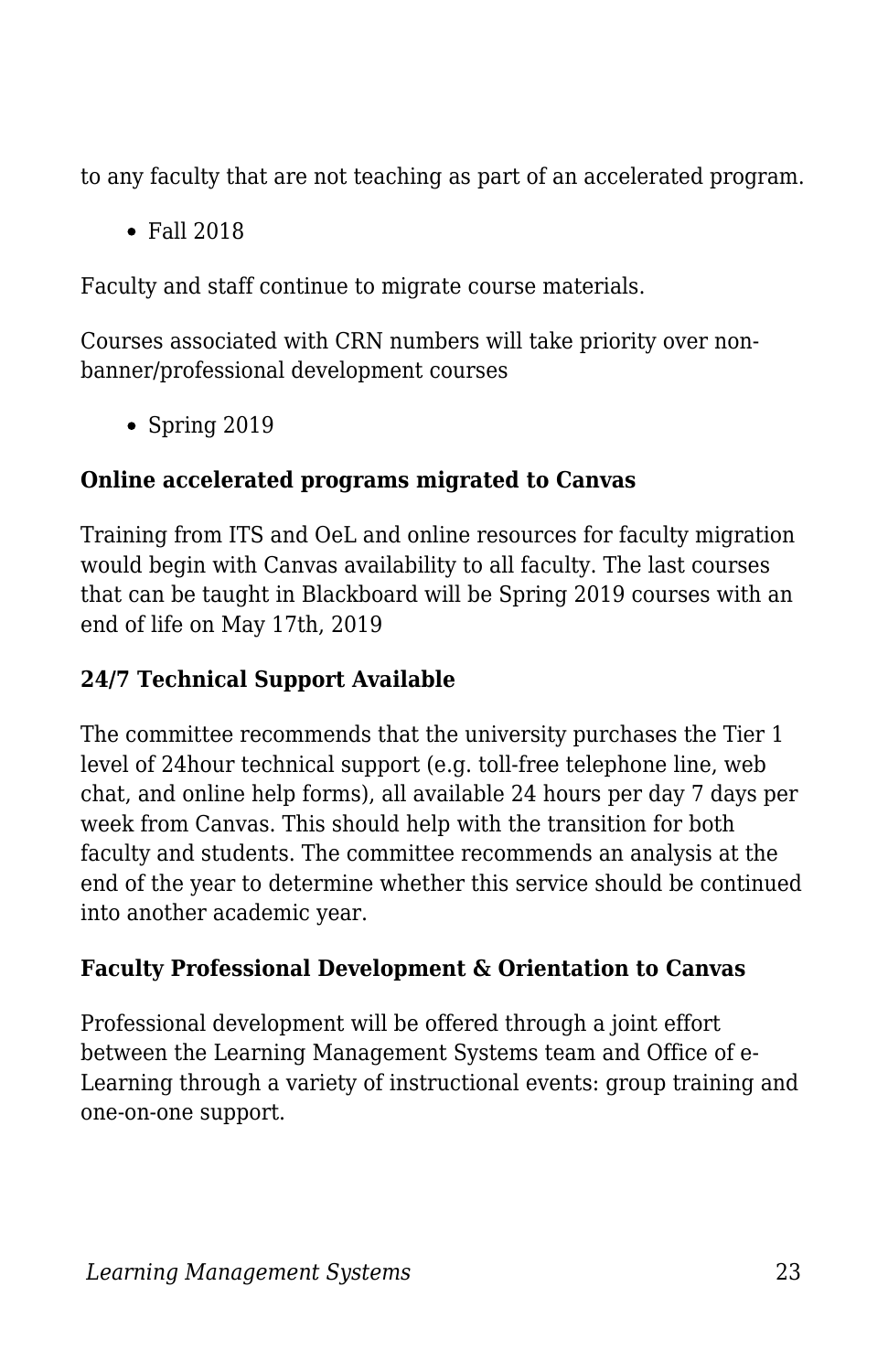#### **Caveats**

There are two products currently integrated into the Blackboard environment that are not integrated with Canvas. The first is Skillport which utilized the Blackboard building block and will have to be redesigned for integration.

The second product which is a part of Blackboard is SafeAssign. SafeAssign is a Blackboard product that cannot be integrated into Canvas. The Canvas also included piloting Turnitin which is currently integrated into Canvas and will be available to faculty as an alternate solution to SafeAssign.

#### **Appendix A: Rationale from committee to pilot Canvas**

Committee members were asked to provide a rationale for their vote. The reasons for piloting Canvas were:

- Student-centered design
- Currently being used by NC public schools (K-12); 83% of our 2017 freshman class are North Carolina residents.
- Seven of the 17 UNC system campuses already using Canvas
- While I appreciate the concerns of a few committee members that we have not explored all options, I feel as if we have explored those options that are viable for a campus of our size (and growing).
- Canvas has a stable mobile application both for grading and student interaction. Grading through iPad is important to faculty.
- Stable mobile application for student use.
- The need to have a reliable, supportive, responsive, and Cloud based platform.
- Need for a flexible, adaptable, and convenience for instructors and students.
- After meeting with School using Desire to Learn, I am very wary of going in that direction due to lack of support and lack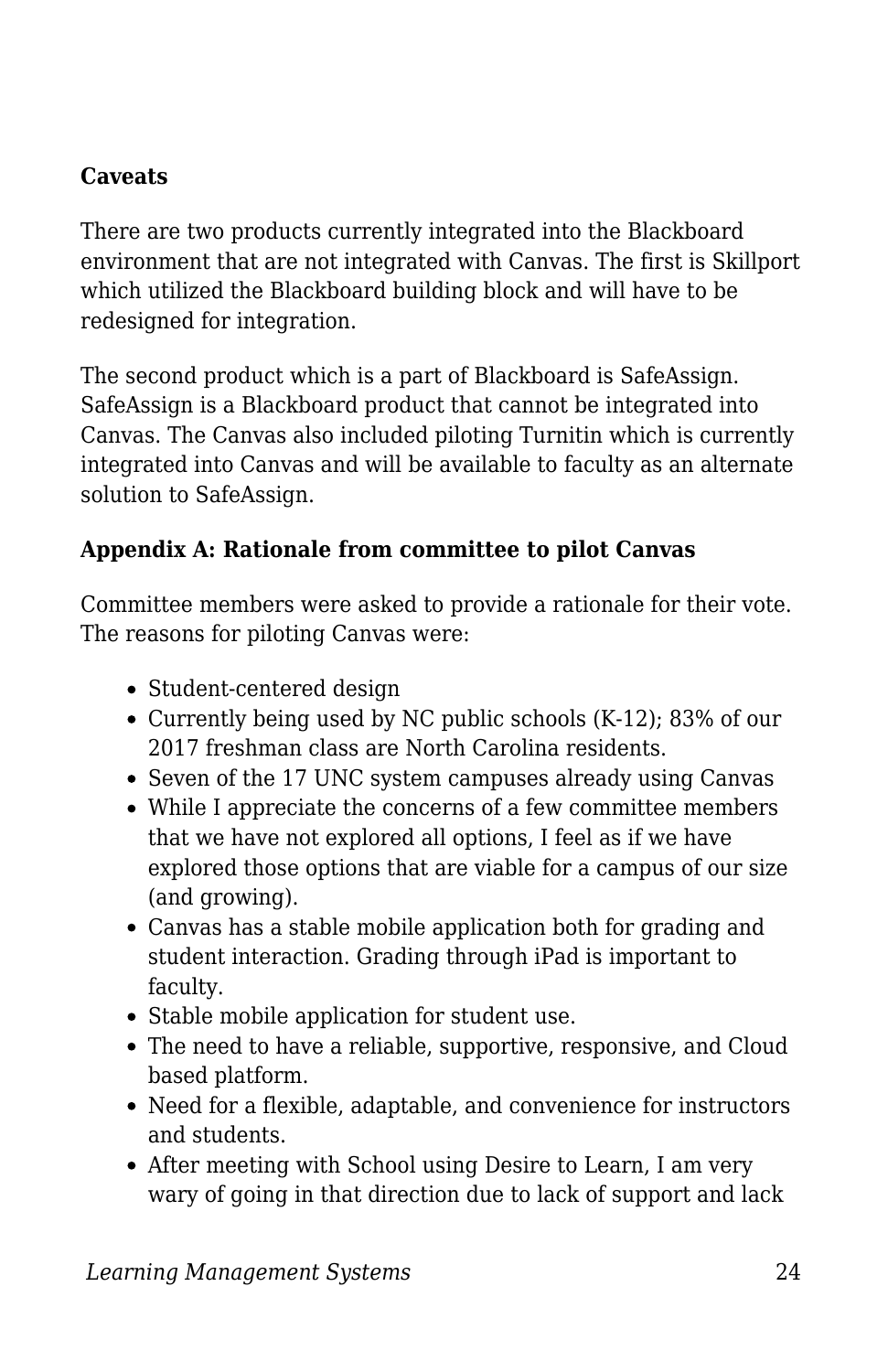of high performing mobile application.

- I am wary of Blackboard for similar reasons of Desire to Learn, lack of support and a poor mobile application.
- The Canvas demonstration eased the concerns I was given by my faculty with regards to ease of grading, mobile application, more creative use of apps for delivery of content, and the numerous clicks within Bb.
- Canvas seems to have a culture of support and collegiality that seems to be unmatched in this industry.
- I watched as the energetic representative demonstrated the flexibility, adaptability, and convenience of this tool for instructors and students. They also reinforced their responsiveness and ability to work with institutions to solve problems. The conversation with another university demonstrated that while no solution is perfect, Canvas provides much that can be used and adapted to fit our needs.



EDITED BY: DAISYANE BARRETO, PH.D., AMY<br>ROTTMANN.ED.D. AND SALENA RABIDOUX, MA